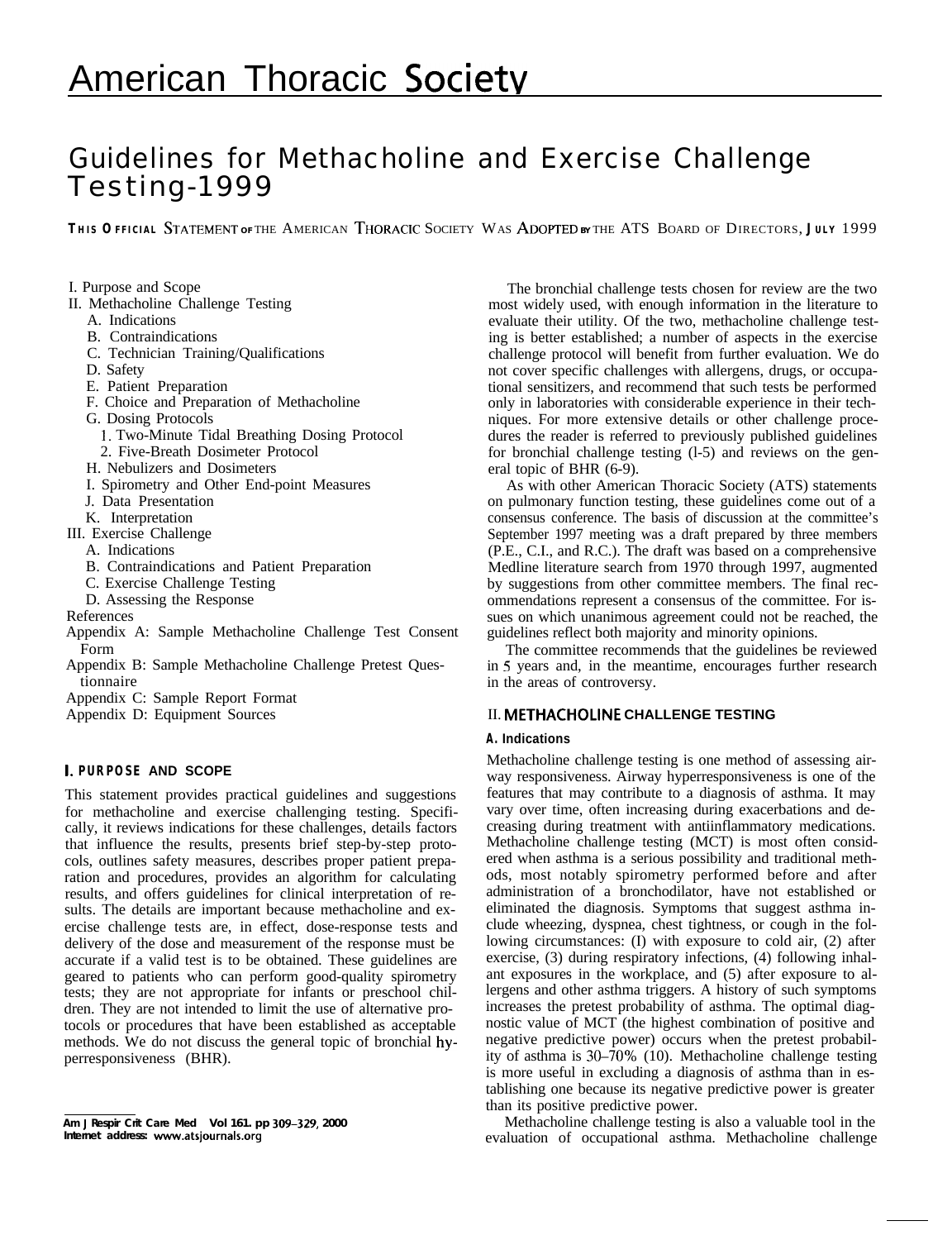testing is sometimes used to determine the relative risk of developing asthma, assess the severity of asthma, and assess response to asthma therapy although its clinical use in these areas has not been well established.

*Rationale.* Even asthma specialists cannot accurately predict MCT results in patients with an intermediate probability of asthma (I 1). The MCT has excellent sensitivity but mediocre positive predictive value for asthma (8). Most subjects with current asthma symptoms will have BHR. However, bronchial hyperresponsiveness is also seen in a wide variety of other diseases, including smoking-induced chronic airway obstruction (COPD), congestive heart failure (CHF), cystic fibrosis, bronchitis, and allergic rhinitis (12-14).

Because improvement in the clinical severity of asthma is associated with improvement in airway responsiveness (1.5, 16) clinical studies of asthma therapies often use change in airway responsiveness as an objective outcome measure (9, 17- 25). Sont and colleagues have demonstrated the efficacy of a treatment program that included measures of airway hyperreactivity in the management approach (26). However, we believe the routine use of MCT to examine patients with asthma in a clinical setting should await further exploration of the utility of such testing.

# B. **Contraindications**

The contraindications to methacholine challenge testing, summarized in Table 1, are all conditions that may compromise the quality of the test or that may subject the patient to increased risk or discomfort. They are identified in the pretest interview or questionnaire. If contraindications are identified, they should be discussed with the physician who ordered the test or the medical director of the laboratory before proceeding.

*Rationale.* Low  $FEV_1$ . Occasional dramatic falls in  $FEV_1$ may occur during MCT and the risk of such events may be increased in individuals with low baseline lung function. Reduced lung function is a relative contraindication because the overall risk of serious adverse events is small, even in patients with asthma who have severe airway obstruction (27). The level of lung function at which MCT is contraindicated is controversial. A baseline FEV, of  $\lt 1.5$  L or  $\lt 60\%$  predicted in adults is proposed as a relative contraindication by Sterk and coworkers (I) and Tashkin and coworkers (28). Half of 40 investigators polled in one study considered an FEV, of < 70% predicted to be a contraindication (29); 20% used cutoff points of 60% of predicted and 20% used 80% of predicted. The Second National Asthma Expert Panel Report used an  $FEV<sub>1</sub> < 65%$  predicted (30).

Airway obstruction. It is difficult to interpret a "positive" methacholine challenge result when baseline spirometry shows airway obstruction (a low  $FEV<sub>1</sub>/FVC$  and low  $FEV<sub>1</sub>$ ), because

#### **TABLE 1**

## **CONTRAINDICATIONS FOR METHACHOLINE CHALLENGE TESTING**

**Absolute:**

- **Severe airflow limitation (FEV, < 50% predicted or < 1 .O L) Heart attack or stroke in last 3 mo**
- **Uncontrolled hypertension, systolic BP > 200, or diastolic BP > 100 Known aortic aneurysm**
- **Relative:**

**Moderate airflow limitation (FEV, < 60% predicted or < 1.5 L)**

**Inability to perform acceptable-quality spirometry Pregnancy**

**Nursing mothers**

**Current use of cholinesterase inhibitor medication (for myasthenia gravis)**

airway responsiveness correlates strongly with the degree of baseline airway obstruction in COPD. In the presence of a good clinical picture for asthma, if baseline spirometry shows airflow obstruction and there is a significant bronchodilator response ( $> 12\%$  and  $> 0.2$ -L increases in either  $FEV<sub>1</sub>$  or FVC) the diagnosis of asthma is often confirmed and MCT is usually unnecessary.

**Spirometry quality.** An acceptable-quality methacholine challenge test depends on the ability of the patients to perform acceptable spirometric maneuvers. Patients who cannot perform acceptable spirometry tests in the baseline session should perhaps be rescheduled or be tested using an end-point measure that is less dependent on patient effort.

**Cardiovascular problems.** A history of cardiovascular problems may also be a contraindication, depending on the problem. The additional cardiovascular stress of induced bronchospasm may precipitate cardiovascular events in patients with uncontrolled hypertension or recent heart attack or stroke. Induced bronchospasm causes ventilation-perfusion mismatching (31,32), which can result in arterial hypoxemia and compensatory changes in blood pressure, cardiac output, and heart rate (33, 34). On the other hand, cardiac arrhythmia rates actually fall during the performance of FVC maneuvers (35).

**Pregnancy and nursing mothers.** Methacholine is a pregnancy category C drug, meaning that animal reproductive studies have not been performed and it is not known whether it is associated with fetal abnormalities. It is not known whether methacholine is excreted in breast milk.

## C. **Technician Training/Qualifications**

There is no recognized certification program for persons who perform methacholine challenge testing. The pulmonary laboratory director is responsible for evaluating and/or verifying the training and qualification of the person(s) who perform the test. At a minimum, the technician should:

- 1. Be familiar with this guideline and knowledgeable about specific test procedures
- 2. Be capable of managing the equipment including set-up, verification of proper function, maintenance, and cleaning
- 3. Be proficient at spirometry
- 4. Know the contraindications to MCT
- 5. Be familiar with safety and emergency procedures
- 6. Know when to stop further testing
- 7. Be proficient in the administration of inhaled bronchodilators and evaluation of the response to them

*Rationale.* These requirements are standard testing elements designed to ensure good-quality results and patient safety. It is estimated that about 4 d of hands-on training and at least 20 supervised tests are required for a new technician to become proficient in methacholine challenge testing (36).

# D. **Safety**

Inhaled methacholine causes bronchoconstriction. The safety of both patients and technicians should be considered in the design of the test room and the testing procedures.

*Precautions for patient safety.* The medical director of the laboratory, another physician, or another person appropriately trained to treat acute bronchospasm, including appropriate use of resuscitation equipment, must be close enough to respond quickly to an emergency. Patients should not be left unattended during the procedure once the administration of methacholine has begun.

Medications to treat severe bronchospasm (30) must be present in the testing area. They include epinephrine and atropine for subcutaneous injection, and albuterol and ipratro-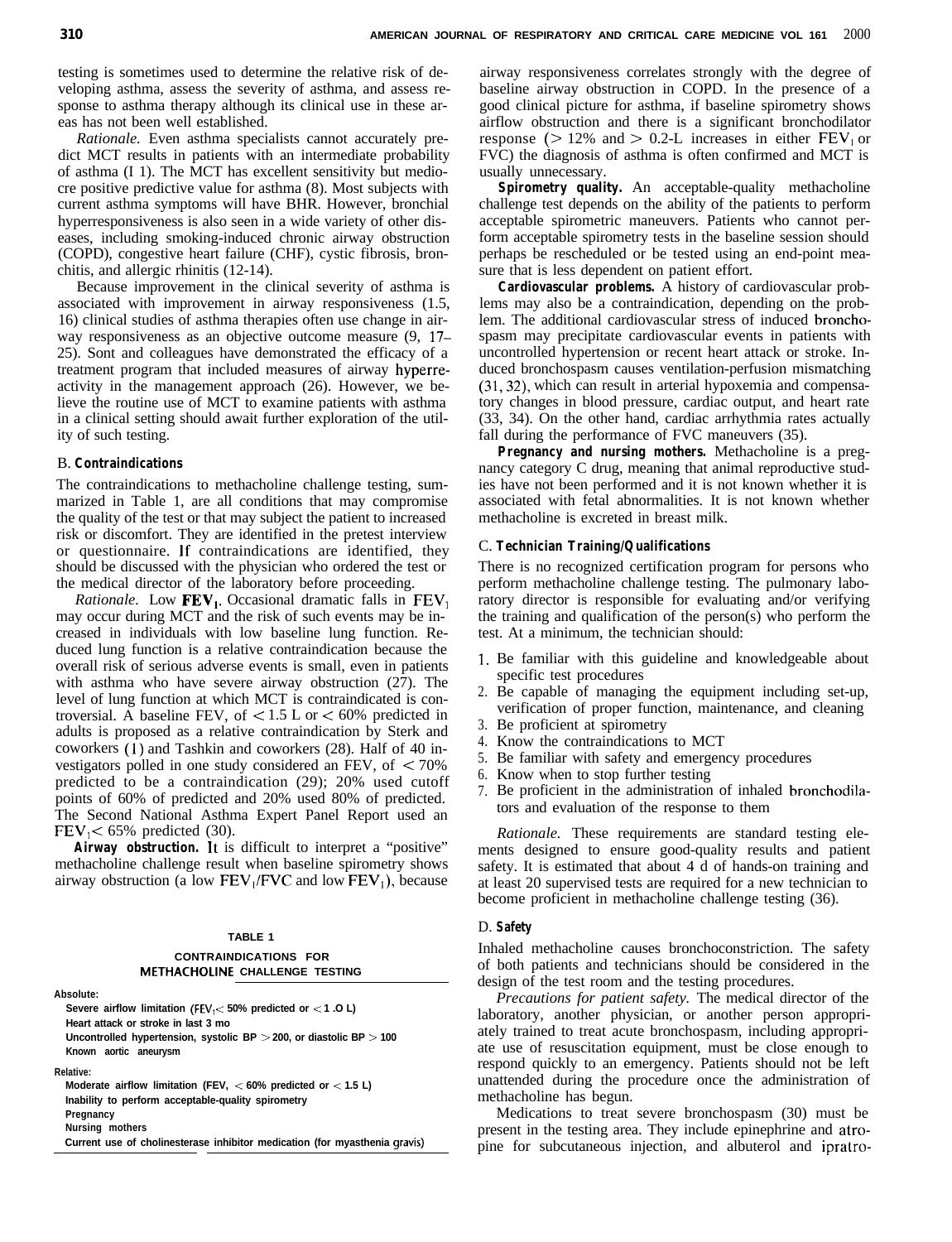#### **American Thoracic Society**

pium in metered-dose inhalers or premixed solutions for inhalation. Oxygen must be available. A small-volume nebulizer should be readily available for the administration of bronchodilators. A stethoscope, sphygmomanometer, and pulse oximeter should be available.

**Rationale.** Thousands of methacholine challenge tests have been performed by laboratories with no serious side effects  $(3, 27-29, 37-40)$ . Transient symptoms including wheezing, cough, mild dyspnea, and chest tightness are common in patients with BHR, although many experience no symptoms. The technician should be alert to patient symptoms and make a record of any that occur. When 1,000 participants with COPD in a multicenter trial were asked to report all symptoms after MCT, 25% had cough, 21% had dyspnea, 10% had wheezing, 6% had dizziness, and 2% had headache. Two-thirds had no symptoms. They were asymptomatic when leaving the clinic, and only 3 of 1,000 reported symptoms, such as chest soreness, in the days after the test (28). Fewer than 20% of 700 subjects undergoing histamine challenge testing in an occupational setting noted cough, chest tightness, or flushing (41).

Delayed or prolonged responses to methacholine are rare. One study reported prolonged responses to methacholine in four of six adult subjects with asthma who received high doses of methacholine after pretreatment with atropine (42). We are unaware of delayed or prolonged responses to methacholine with usual clinical testing doses. Although we are not aware of any deaths associated with methacholine challenge testing, the potential for severe bronchospasm is present and prudent measures to minimize risk should be in place. There have been reports of a fatality after a specific antigen challenge (8) and in association with a distilled water challenge (43).

*Precautions for technician safety.* Measures should be taken to minimize technician exposure to methacholine aerosol. The testing room must have adequate ventilation (with at least two complete exchanges of air per hour). Other, optional methods to reduce methacholine exposures include using low-resistance exhalation filters, a laboratory fume hood, supplemental local exhaust ventilation, and/or a high-efficiency particulate air (HEPA) cleaner. The dosimeter technique will reduce technician exposure to methacholine because there is only a 0.6-s actuation of the nebulizer with each inhalation. Technicians may also want to stand well away from the patient when methacholine is being nebulized. See Figure 1 for an illustration of configurations of exhalation filters to minimize exposure to methacholine.

Technicians with asthma are at increased risk of bronchospasm during testing and should take extra precautions to minimize their exposure to aerosolized methacholine. Performing methacholine challenge tests on technicians who will be testing patients may be a useful precaution. Knowing that a technician reacts to methacholine could lead a supervisor to reassign technicians or take additional precautions to minimize their exposure to methacholine.

**Rationale.** In a survey of 600 allergy specialists, about 20% reported symptoms among staff who performed methacholine challenge tests (3). Two cases of asthma have been reported in nurses who frequently administered methacholine challenge tests over a period of more than 2 yr (44). Technicians with known active asthma should not perform methacholine challenges unless appropriate methods are used to avoid exposure to methacholine. The use of exhalation filters and good ventilation of the testing room should reduce exposure.

# **E. Patient Preparation**

1. Preparation when scheduling. When tests are scheduled, patients should be given a list of items/medications to avoid before the test. Table 2 (45–62) lists medications that can decrease airway responsiveness and the time period for which each should be withheld before the test. The goal is to withhold the medication for its biological duration of action (for 90% of patients taking the usual dose). Table 3 lists factors that may increase airway responsiveness.

# 2. Preparation at testing.

- a. Explain the test to the patient. Patients should be told they may experience some minor symptoms, such as cough or chest tightness, but that most patients have no symptoms. They should be warned that occasional severe symptoms may occur. Care should be taken to ensure that the test description does not bias the result. For example, avoid stating that the test induces an asthma attack.
- b. Ask the patient if they would like to urinate before the test (stress incontinence could be precipitated, especially in older women).
- c. Some hospitals require informed consent for the test (an example of an informed consent document is presented in APPENDIX A).
- d. Evaluate the patient for contraindications and review medication use. A pretest question aire is useful for this purpose (APPENDIX B).



Figure 1. Schematic diagram illustrating typical nebulizer configurations for both the 2-min tidal breathing protocol (A, an English Wright nebulizer) and the five-breath dosimeter protocol  $(B, a$  DeVilbiss model 646 nebulizer). Both include an exhalation filter. Other models of nebulizers may be substituted (see Section II, H).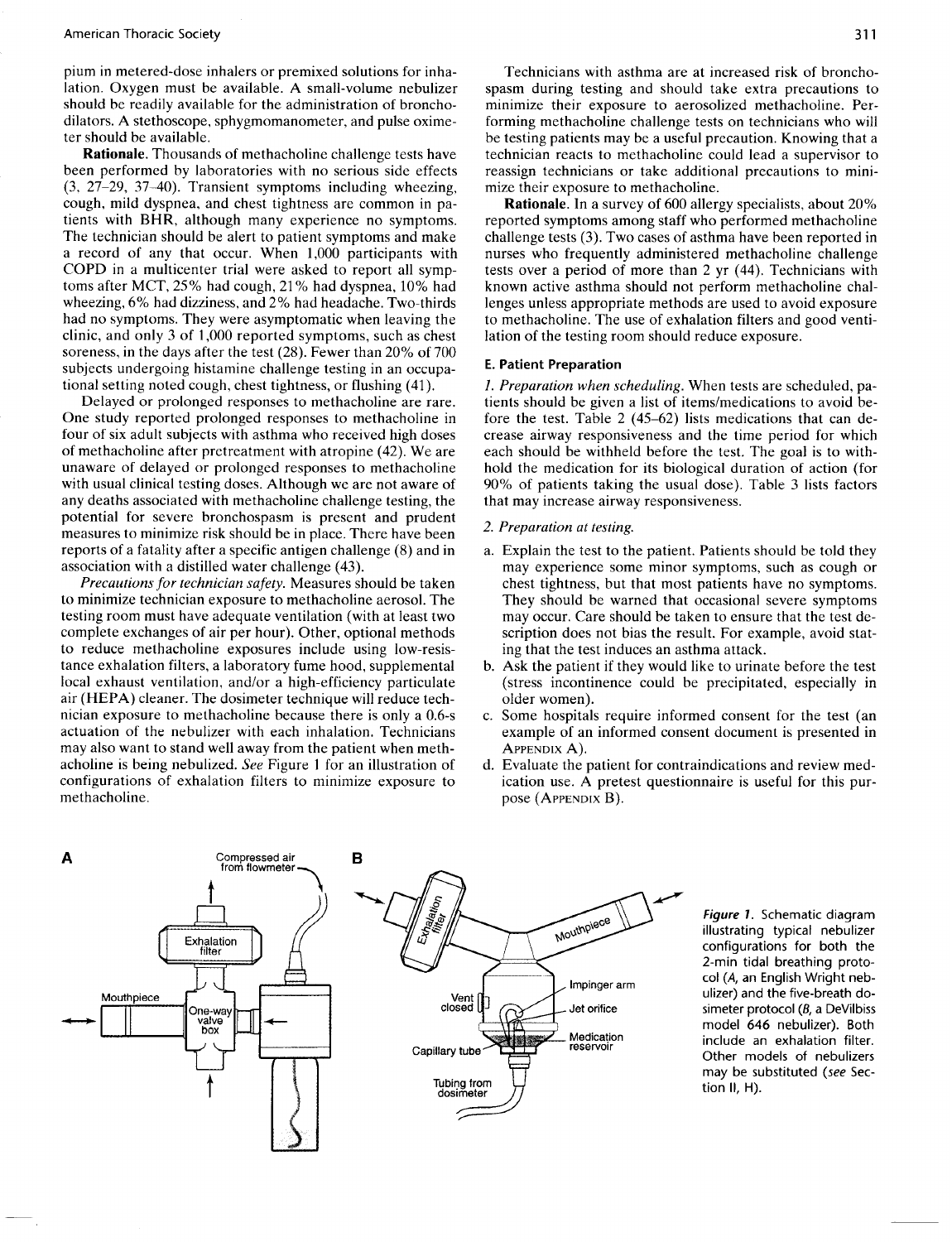|                                                                                                                        | Minimum Time Interval         |          |
|------------------------------------------------------------------------------------------------------------------------|-------------------------------|----------|
| Factor                                                                                                                 | from Last Dose to Study       | Ref. No. |
| <b>Medications</b>                                                                                                     |                               |          |
| Short-acting inhaled bronchodilators, such as isoproterenol,<br>isoetharine, metaproterenol, albuterol, or terbutaline | 8 h                           | 45, 46   |
| Medium-acting bronchodilators such as ipratropium                                                                      | 24 h                          | 20, 47   |
| Long-acting inhaled bronchodilators, such as salmeterol,                                                               | 48 h                          | 48, 49   |
| formoterol, tiotropium                                                                                                 | (perhaps 1 wk for tiotropium) |          |
| Oral bronchodilators                                                                                                   |                               | 50, 51   |
| Liquid theophylline                                                                                                    | 12h                           |          |
| Intermediate-acting theophyllines                                                                                      | 24 h                          |          |
| Long-acting theophyllines                                                                                              | 48 h                          |          |
| Standard $\beta_2$ -agonist tablets                                                                                    | 12h                           |          |
| Long-acting $\beta_2$ -agonist tablets                                                                                 | 24 h                          |          |
| Cromolyn sodium                                                                                                        | 8 h                           |          |
| Nedocromil                                                                                                             | 48 h                          |          |
| Hydroxazine, cetirizine                                                                                                | 3d                            |          |
| Leukotriene modifiers                                                                                                  | 24 h                          |          |
| Foods                                                                                                                  |                               |          |
| Coffee, tea, cola drinks, chocolate                                                                                    | Day of study                  | 52       |
|                                                                                                                        |                               |          |

**TABLE 2 FACTORS THAT DECREASE BRONCHIAL RESPONSIVENESS**

*Note:* **The authors do not recommend routinely withholding oral or inhaled corticosteroids, but their antiinflammatory effect may decrease bronchial responsiveness (53, 54). Inhaled corticosteroids may need to be withheld depending on the question being asked.**

#### *3. Testing.*

- a. Subjects must be able to understand the procedure and perform reliable spirometric maneuvers.
- b. Subjects should be seated comfortably throughout the test.
- c. A brief physical examination of the chest and lungs may be useful but is not required.

**Rationale.** The pretest evaluation will alert the technician to important issues, including  $(1)$  the presence of contraindications to proceeding with the test; (2) conditions or exposures, such as a recent viral infection, that could temporarily increase airway responsiveness (58, 62-64) and cause a false-positive response; (3) the presence of medications that may alter airway responsiveness. Influenza vaccination, the menstrual cycle, antihistamines, and oral contraceptives do not significantly affect airway responsiveness (65-67). A number of medications, most notably anticholinergic and P-agonist inhalers, can temporarily reduce airway responsiveness, potentially causing a false-negative response (20,23-25,46,52).

## **F. Choice and Preparation of Methacholine**

Methacholine (acetyl- $\beta$ -methylcholine chloride), available as a dry crystalline powder, is the agent of choice for nonspecific bronchoprovocation challenge testing. Food and Drug Administration (FDA)-approved methacholine (Provocholine) is

**TABLE 3 FACTORS THAT INCREASE BRONCHIAL RESPONSIVENESS**

| Factor                             | Duration of Effect | Ref. No. |
|------------------------------------|--------------------|----------|
| Exposure to environmental antigens | $I-3$ wk           | 25       |
| Occupational sensitizers           | <b>Months</b>      | 55.56    |
| Respiratory infection              | $3-6$ wk           | 57, 58   |
| Air pollutants                     | 1 wk               | 59       |
| Cigarette smoke                    | Uncertain*         | 60       |
| <b>Chemical irritants</b>          | Davs to months     | 61       |

**\*Studies of the acute effects of smoking on airway hyperreactivity and methacholine challenge testing are not consistent (60). There is some evidence of a brief acute effect that can be avoided by asking subjects to refrain from smoking for a few hours before testing.**

available in prepackaged, sealed lOO-mg vials. Industrial sources of methacholine appear to work as well as Provocholine (68). The advantages of FDA-approved methacholine are that it is approved for human use and is required to meet good manufacturing practices for quality, purity, and consistency. The bromide salt of methacholine may be substituted for the chloride salt, although it is not currently available in an FDA-approved form. Methacholine powder is very hygroscopic. Bulk powder should be stored with a desiccator in a freezer. Sealed prepackaged vials do not require desiccation or freezing. Sterile normal saline (0.9% sodium chloride) with or without 0.4% phenol may be used as the diluent. The committee prefers the use of normal saline without phenol. Phenol-containing saline is specified for the dilution of Provocholine. There is no evidence that adding a preservative such as phenol to sterile saline diluent is necessary (69), nor is there evidence that use of phenol adversely affects MCT. Both diluents are widely used. The potential benefit of adding phenol is reducing the potential for bacterial contamination. The pH of methacholine in normal saline solution is weakly to moderately acidic depending on the concentration of methacholine. Buffered solutions are less stable and should not be used as the diluent (69-71).

Methacholine solutions should be mixed by a pharmacist or other well-trained individual using sterile technique. The vials should be labeled as methacholine with the concentration and an expiration date and stored in a refrigerator at about 4" C. When prepared with saline diluent and stored at 4" C, methacholine solutions of 0.125 mg/ml and greater should be stable for 3 mo (69, 71, 72). The package insert for Provocholine specifies the use of normal saline containing 0.4% phenol as the diluent and recommends the solution not be stored longer than 2 wk and that the  $0.025$ -mg/ml solution be mixed on the day of testing. We are not aware of published information on the stability of methacholine in normal saline with phenol solution; such studies are needed. In the absence of this information, we recommend that the package insert recommendations for Provocholine storage be followed when methacholine is mixed with saline containing phenol. Solutions of methacholine should be warmed to room temperature before testing begins. Any unused methacholine solution remaining in a nebulizer should be discarded.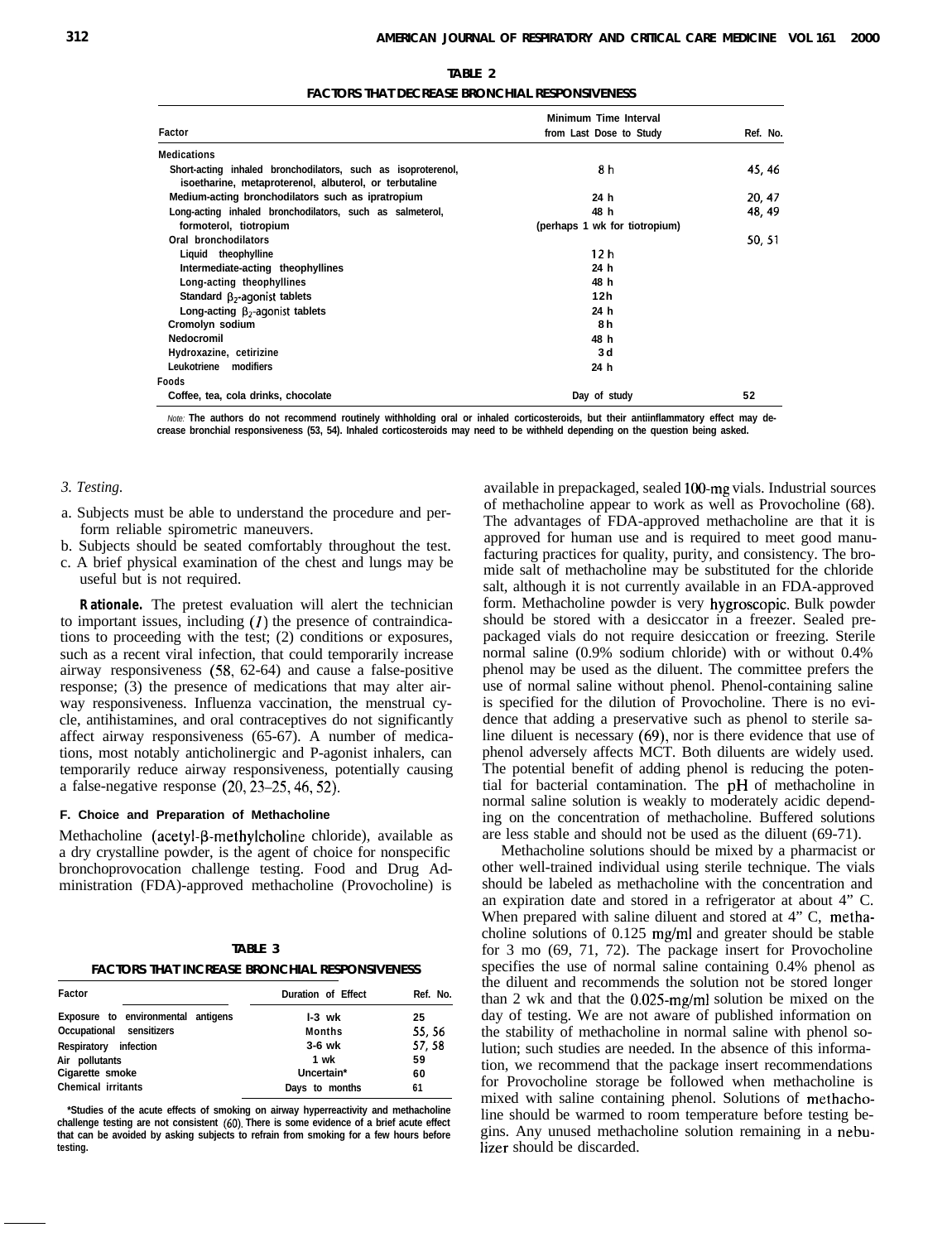#### **American Thoracic Society**

*Rationale.* **Choice of agent.** Methacholine and histamine produce bronchoconstriction at nearly equivalent concentrations (73,74). Methacholine is currently more commonly used (29) and is preferred to histamine because histamine is associated with more systemic side effects, including headache, flushing, and hoarseness. In addition, BHR measurements may be less reproducible when using histamine (75-77).

Methacholine is a synthetic derivative of the neurotransmitter acetylcholine, a substance that occurs naturally in the body. Methacholine is metabolized more slowly by cholinesterase; its effects can be blocked or lessened by atropine or similar anticholinergic agents.

**Conditions.** Acidic methacholine solutions with concentrations greater than 0.3 mg/ml ( $pH < 6$ ) remain stable for at least 3 mo when stored at 4"  $\dot{C}$  (69, 71, 72, 78). One committee member's experience is that concentrations of 0.125 mg/ml are clinically stable for 3 mo, but this observation has not been documented in the literature and a conservative approach should be taken until more information is available on the stability of lower concentrations. Methacholine is rapidly decomposed by hydrolysis as the solution pH increases above six (71). Lower concentrations of methacholine lose potency faster when stored at room temperature because they are less acidic than higher concentrations (71, 72). The concentration of methacholine will change during nebulization if cold solutions are not allowed time to warm to room temperature before use (79). Solution remaining in a nebulizer after it has been used will concentrate by evaporation and should not be reused.

**Preparing solutions.** Accurate sterile mixing is very important for the accuracy of the test results and for the safety of patients. Only trained individuals should mix and label methacholine solutions.

## C. **Dosing Protocols**

Many different dosing protocols have been used. Each has advantages and disadvantages and the committee was unable to come to a single recommendation. We were able to narrow the choices to two: (I) the 2-min tidal breathing method and (2) the five-breath dosimeter method. The FDA approval for the Methapharm (Brantford, ON, Canada) methacholine (Provocholine) is based on the five-breath technique and a dosing schedule using methacholine concentrations of 0.025, 0.25, 2.5, 10, and 25 mg/ml. A dilution scheme provided in their product information is designed to accurately produce these concentrations. The concentrations in the Provocholine product information can be used in the five-breath dosimeter method, although the committee prefers the dosing schedule described below because the dosing steps are even and because of concerns about the safety of the 10-fold changes in dilution strength in the Provocholine protocol. Dilution schemes for the two recommended dosing schedules, based on a lOOmg vial of Provocholine, are presented in Table 4.

**Rationale.** Four common methods of aerosol generation and inhalation are used (1): (I) dosing during a deep inhalation, using a Y tube occluded by the thumb;  $(2)$  five breaths of a fixed duration, using a dosimeter at the beginning of a deep inhalation  $(5, 80, 81)$ ;  $(3)$  a hand bulb nebulizer activated during inhalation (82); and (4) continuous nebulization while tidal breathing for 2 min (4, 83). All of these methods give similar results (74, 81, 84-88). The two techniques recommended in this statement are those most widely used in North America and Europe. The hand bulb nebulizer (Yan protocol) is infrequently used in the United States (3) and has poorer reproducibility when used with patients who have not previously performed methacholine challenge tests (87). It is widely used for epidemiological surveys.

*1. Two-minute tidal breathing dosing protocol.* The 2-min tidal breathing method is, with some variation, based on the protocol recommended by the Canadian Thoracic Society (4, 89). Refer to the flow chart in Figure 2. Details on spirometry technique are found in the section, Spirometry and Other Endpoint Measures.

a. Prepare the following 10 doubling concentrations of methacholine in sterile vials, place them in a holder, and store them in a refrigerator:

Diluent: 0.03 0.06 0.125 0.25 0.50 1 2 4 8 16 mg/ml (see Table 4)

The use of the diluent step is optional. An optional shortened dosing regimen can be used under certain circumstances (see Rationale).

- b. Remove the vials from the refrigerator 30 min before testing, so that the mixture warms to room temperature before use. Insert 3 ml of the first (diluent or lowest) concentration into the nebulizer, using a sterile syringe.
- **C.** Perform baseline spirometry and calculate a target  $FEV_1$ that indicates a  $20\%$  fall in  $FEV_1$  (baseline [or diluent] FEV,  $\times$  0.8).
- d. Use a nebulizer setup such as shown in Figure 1. Use dry compressed air to power the nebulizer, and set the pressure regulator to 50 lb/in<sup>2</sup>. Flow meter accuracy should be checked with a rotameter (Matheson Tri-Gas, Montgomeryville, PA). Adjust the flow meter to deliver the output established during the calibration procedure (0.13 ml/min,  $\pm$  10%). Attach a new exhalation filter (optional).
- e. Instruct the patient to relax and breathe quietly (tidal breathing) for 2 min. Apply a noseclip. Set the timer for 2 min.
- f. Ask the patient to hold the nebulizer upright, with the mouthpiece in his/her mouth. A face mask with a noseclip is a valid alternative and may be easier for some subjects (90). Start the timer and begin nebulization.
- g. Watch the patient to ensure that he/she is breathing comfortably and quietly, and not tipping the nebulizer. After

#### **TABLE 4**

**DILUTION SCHEMES FOR THE TWO RECOMMENDED METHACHOLINE DOSING SCHEDULES**

|                          | Label Strength | Take                                                                                                           | Add NaCl (0.9%)                                                                | <b>Obtain Dilution</b>    |  |
|--------------------------|----------------|----------------------------------------------------------------------------------------------------------------|--------------------------------------------------------------------------------|---------------------------|--|
| tidal breathing protocol |                |                                                                                                                | A. Dilution schedule* using 100-mq vial of methacholine chloride and the 2-min |                           |  |
| 100 $mg$                 |                | $100$ mg                                                                                                       | 6.25 ml                                                                        | A: 16 mg/ml               |  |
|                          |                | 3 ml of dilution A                                                                                             | 3 <sub>m</sub>                                                                 | $B: 8$ mg/ml              |  |
|                          |                | 3 ml of dilution B                                                                                             | 3 <sub>m</sub>                                                                 | $C: 4$ mg/ml              |  |
|                          |                | 3 ml of dilution C                                                                                             | 3 <sub>m</sub>                                                                 | $D: 2$ mg/ml              |  |
|                          |                | 3 ml of dilution D                                                                                             | 3 ml                                                                           | $E: 1$ mg/ml              |  |
|                          |                | 3 ml of dilution E                                                                                             | 3 ml                                                                           | $F: 0.5$ ma/ml            |  |
|                          |                | 3 ml of dilution F                                                                                             | 3 ml                                                                           | $C: 0.25 \, \text{mq/ml}$ |  |
|                          |                | $3 \text{ ml of dilution} C$                                                                                   | 3 <sub>m</sub>                                                                 | $H: 0.125$ mg/ml          |  |
|                          |                | 3 ml of dilution H                                                                                             | 3 <sub>m</sub>                                                                 | $\pm$ 0.0625 mg/ml        |  |
|                          |                | 3 ml of dilution I                                                                                             | 3 ml                                                                           | $\ln 0.031$ mg/ml         |  |
|                          |                | B. Optional dilution schedule using 100-mg vial of methacholine chloride and<br>five-breath dosimeter protocol |                                                                                |                           |  |
| 100 $mg$                 |                | $100$ mg                                                                                                       | $6.25$ ml                                                                      | A: 16 mg/ml               |  |
|                          |                | 3 ml of dilution A                                                                                             | 9 ml                                                                           | B: 4 mq/ml                |  |
|                          |                | 3 ml of dilution B                                                                                             | 9 ml                                                                           | C: 1 mg/ml                |  |
|                          |                | 3 ml of dilution C                                                                                             | 9 ml                                                                           | $D: 0.25$ ma/ml           |  |

**3 ml of dilution D 9 ml E: 0.0625 mg/ml**

l **Schedule obtained from Methapharm (Brantford, ON, Canada).**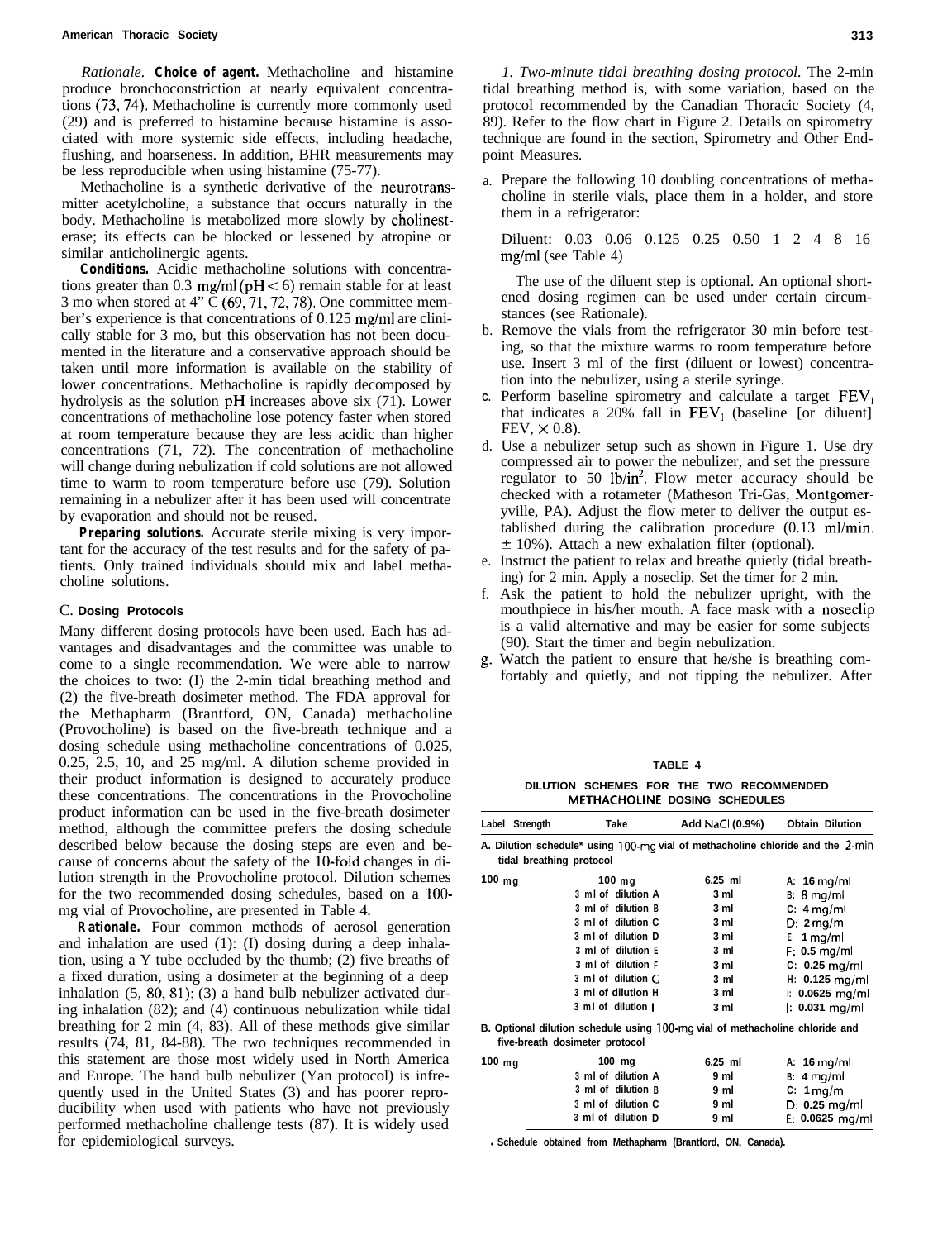

**figure 2. Methacholine challenge testing sequence (flow chart). \*The choice of the FEV, value considered a contraindication may vary from 60 to 70% of predicted. \*\*The final dose may vary depending on the dosing schedule used. Final doses discussed in this statement are 16, 25, and 32 mg/ml.**

**exactly 2 min, turn** off the flow meter and take the nebulizer from the patient.

- h. Measure the FEV, about 30 and 90 s after the nebulization is completed. Obtain an acceptable-quality FEV, at each time point. This may require repeated attempts. Perform no more than three or four maneuvers after each dose. It should take no more than 3 min to perform these maneuvers. To keep the cumulative effect of methacholine relatively constant, the time interval between the commencement of two subsequent concentrations should be kept to 5 min.
- i. At each dose, report the highest  $FEV<sub>1</sub>$  from the acceptable maneuvers.
- j. If the FEV, falls less than 20%, empty the nebulizer, add 3 ml of the next highest concentration, and repeat steps e-h above.
- k. If the  $FEV<sub>1</sub>$  falls more than 20% from baseline (or the highest concentration has been given), give no further methacholine, note signs and symptoms, administer inhaled albuterol, wait 10 min, and repeat the spirometry. If vocal cord dysfunction is suspected and the patient's symptoms allow it, full inspiratory and expiratory flow volume loops may be performed before giving the bronchodilator.

2. *Five-breath dosimeterprotocol.* The five-breath dosimeter protocol was first standardized by the National Institutes of Health (NIH) Institute of Allergic and Infectious Diseases in 1975 (5) and is presented as an alternative method by the European Respiratory Society (1). It is widely used in research studies. We have modified it by recommending quadrupling doses rather than doubling doses. The Provocholine dosing schedule is also acceptable. Refer to the flow chart in Figure 2.

- a. Set up and check the dosimeter.
- b. Prepare the following five concentrations of methacholine in sterile vials; place them in a holder; and store them in a refrigerator. (Note: in contrast to the 2 min tidal breathing method, only every other concentration is used, resulting in increments of quadrupling doses.) Use of a 32 mg/mL concentration is optional; it would primarily be used for research and epidemiological studies.

Diluent: 0.0625 0.25 1 4 16 mg/ml (see Table 4)

Use of the diluent step is optional.

- C. Remove the vials from the refrigerator 30 min before testing, so that the contents warm to room temperature before use. Insert 2.0 ml of the first concentration into the nebulizer, using a sterile syringe. (Some nebulizer models may require more than 2.0 ml of solution for reliable aerosolization.)
- d. The patient is seated throughout the test.
- Perform baseline spirometry.
- f. Briefly open the dosimeter solenoid to make sure the nebulizer is nebulizing.
- g. Ask the patient to hold the nebulizer upright with the mouthpiece in his/her mouth. Watch the patient during the breathing maneuvers to ensure that the inhalation and breathhold are correct and that the nebulizer is not tipped. The patient should wear a noseclip while inhaling from the nebulizer.
- h. At end exhalation during tidal breathing (functional residual capacity), instruct the patient to inhale slowly and deeply from the nebulizer. Trigger the dosimeter soon after the inhalation begins; dosimeters may do this automatically. Encourage the patient to continue inhaling slowly (about 5 s to complete the inhalation) and to hold the breath (at total lung capacity, TLC) for another 5 s.
- 1. Repeat step h for a total of five inspiratory capacity inhalations. Take no more than a total of 2 min to perform these five inhalations.
- j. Measure the FEV, at about 30 and 90 s after the fifth inhalation from the nebulizer. Obtain an acceptable-quality  $FEV<sub>1</sub>$  at each time point. This may require repeated attempts. Perform no more than three or four maneuvers after each dose. It should take no more than 3 min to perform these maneuvers. To keep the cumulative effect of methacholine relatively constant, the time interval between the commencement of two subsequent concentrations should be kept to 5 min.
- k. At each dose, report the highest FEV, from acceptable maneuvers.
- 1. If the  $FEV_1$  falls less than 20%, empty the nebulizer, shake it dry, and trigger the dosimeter once to dry the nebulizer nozzle. Add 2.0 ml of the next higher concentration, and repeat steps g-j.
- m. If the FEV, falls more than 20% from baseline (or the highest concentration has been given), give no further methacholine, note signs and symptoms, administer inhaled albuterol, wait 10 min, and repeat the spirometry. If vocal cord dysfunction is suspected and the patient's symptoms allow it, full inspiratory and expiratory flow volume loops may be performed before giving the bronchodilator.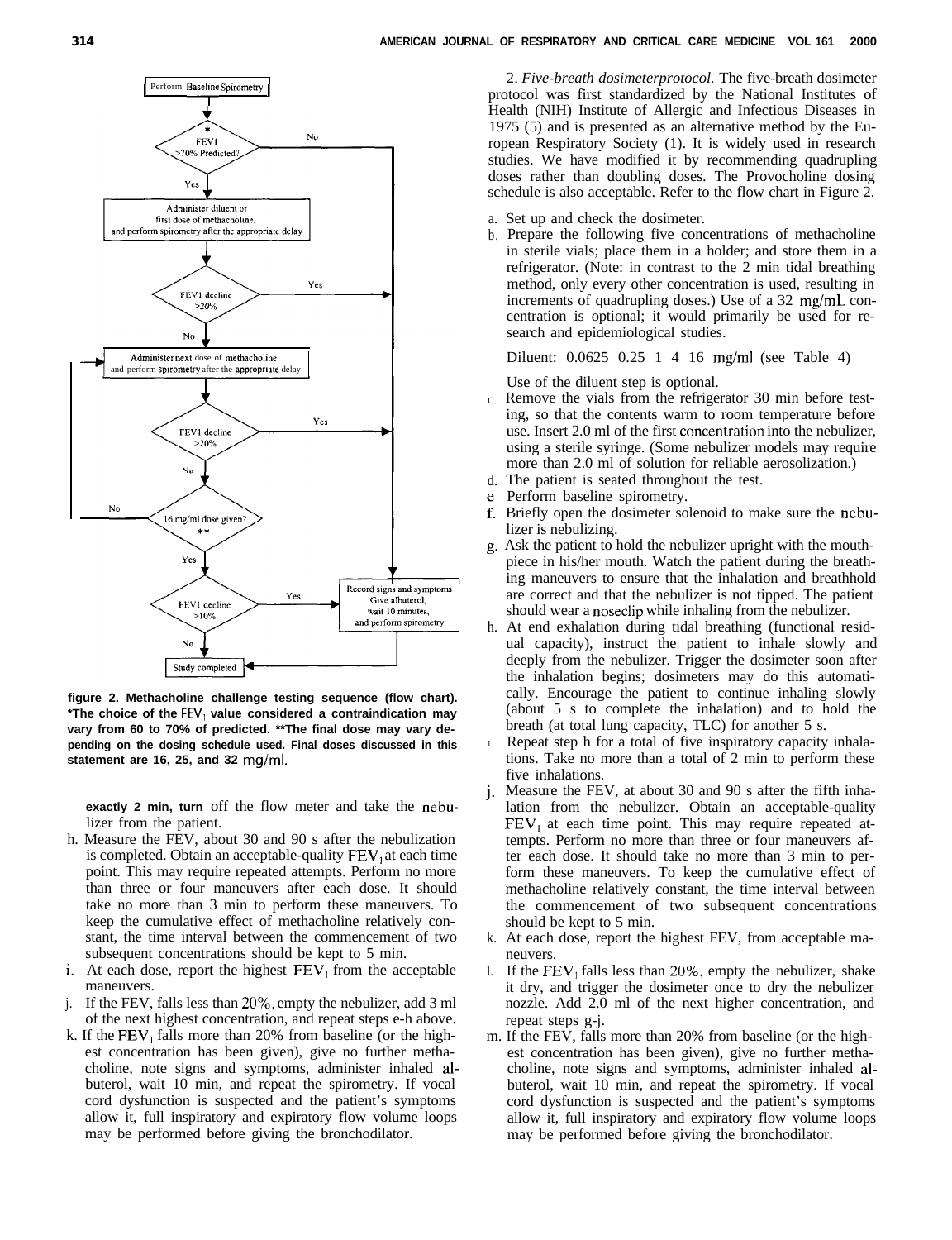*3. Rationale.* **Dosing schedules.** Many different dosing protocols have been used by investigators and laboratories. Doubling concentrations are widely recommended for research protocols and are mathematically attractive but the smaller steps increase the time needed for a test. As a compromise, for clinical testing, we recommended quadrupling increments for clinical testing with the five-breath dosimeter method. Fewer concentrations have been used by many investigators in order to save time  $(41, 91-95)$  without any apparent increase in risk of severe bronchospasm. If MCT is used to determine changes in airway reactivity after therapy in patients known to have asthma, using doubling doses will give more precise  $PC_{20}$  (provocative concentration causing a 20% fall in FEV,) values.

**Optional shortening of the tidal breathing protocol.** The 2-min tidal breathing protocol may be shortened (depending on the clinical situation) by adjusting the starting concentration (4). For example, in a diagnostic test for a subject not known to have asthma, taking no asthma medications, with normal lung function, and no response to diluent, a starting dose of 1 mg/ml is quite safe. In addition, when the FEV, has fallen less than 5% in response to a dose of methacholine, the next concentration may be omitted; a fourfold increase in dosage is quite safe under these circumstances. *Caution:* Small children with asthma symptoms are more likely than adults to have severe airway hyperresponsiveness and more caution in increasing the concentration at each step is warranted. This apparent increased sensitivity in children may reflect an increased dose per unit weight (96).

**Test techniques.** The speed at which methacholine is inhaled affects how it is deposited and, consequently, affects test results. Rapid inhalation flow  $(>1 \text{ L/s})$ , instead of the recommended slow inhalation over 5 s, will reduce measured  $PC_{20}$  in many patients (97,98). Nose clips are used to prevent dilution of the inhaled solution with air through the nose during the slow inhalations. The nebulizer is held upright because tipping may reduce or stop aerosol generation as the fluid intake nozzle moves above the fluid line. In addition, the output of some nebulizer models may depend on a vertical position. Inhalation of the aerosol via face mask (with the nose occluded) gave equivalent results compared with using a mouthpiece (90).

**FEV,: Timing and selection of values for interpretation.** The timing of  $FEV_1$  measurements at 30 and 90 s after the inhalation is based on considerable experience with measurements at these times. Recommendations for interpretation are largely based on measurements performed according to this timing schedule and use of the largest acceptable  $FEV<sub>1</sub>$  as the outcome variable is widely accepted. Some investigators prefer to report the lowest  $FEV<sub>1</sub>$ , reasoning this will avoid the effect of an increase in  $FEV_1$  as the methacholine wears off (99). However, this approach assumes the technician will be able to ensure high-quality tests and discard all unacceptable maneuvers before selecting the lowest FEV,. If all  $FEV_1$  maneuvers are completed in the recommended time  $(< 3$  min) it is highly unlikely that the effect of methacholine will wear off.

**Use of a diluent step.** The opinions of the committee members regarding the desirability of starting with a diluent (control) were divided; most current protocols start with a diluent step. An advantage of starting with a diluent is that it gives patients an opportunity to learn the technique of inhaling from the nebulizer and practice in performing spirometry. In addition, most reference data used for interpretation are based on studies that used a diluent step and use of a diluent step provides a better link to interpretative data by ensuring technical comparability. Other committee members felt the rationale for using a diluent was weak. They argued: the lowest concentration of methacholine was chosen so that only the most hy-

When a diluent step is used, the postdiluent  $FEV<sub>1</sub>$  is the reference point for comparison. We recommend a 20% fall in FEV, following diluent as the threshold of significance for consistency with the thresholds used in the rest of the test. Although some investigators have used a 10% fall in  $FEV<sub>1</sub>$  as the threshold to determine a positive response to the diluent, this threshold is close to the 95th percentile confidence interval of FEV, repeatability in patients with BHR and increases the chance of a test failure.

#### **H. Nebulizers and Dosimeters**

*Nebulizers for the tidal breathing method.* The nebulizer must deliver an aerosol with a particle mass median diameter (MMD) between 1.0 and 3.6  $\mu$ m [e.g., the English Wright nebulizer (Roxon Medi-Tech, Montreal, PQ, Canada) (4) generates particles between 1.0 and 1.5 MMD and is generally **used** for this method]. It is acceptable to perform this technique with other brands of nebulizers with similar characteristics. For other nebulizer brands, reviews of nebulizer performance may be useful in making initial selections (102, 103); further validation of nebulizer performance is recommended. Avoid the use of nebulizers with MMD less than 1.0  $\mu$ m. Flow must be adjusted for each nebulizer to obtain an output within 10% of 0.13 ml/min. Variation of MMD between 1.3 and 3.6  $\mu$ m does not influence measurement of airway responsiveness when using the 2-min tidal breathing method (104). It is not, therefore, necessary to check the particle size generated by each individual nebulizer once the MMD range for a nebulizer model has been found to be between 1.0 and 3.0  $\mu$ m.

To measure nebulizer output for the tidal breathing method, perform the following steps:

- 1. Put 3 ml of room temperature saline into the nebulizer.
- 2. Weight the nebulizer, using a balance accurate to 1.0 mg (preweight).
- 3. Adjust the flow meter to 7.0 L/min and nebulize for exactly 2 min.
- 4. Reweigh the nebulizer (postweight). Empty the nebulizer.
- 5. Repeat steps 1–4 three times for each of the following air flows: 7.0, 8.0, and 9.0 Umin (or 4.0, 5.0, and 6.0 L/min for some nebulizer models).
- 6. Calculate and plot the average nebulizer output at each airflow.
	- a. The nebulizer output in milliliters per minute, assuming 1 ml of saline equals 1,000 mg, is calculated as

Output (mUmin) = [ (preweight (mg) postweight (mg))/time (min)]/ 1,000. (1)

- b. By interpolation, determine the airflow that will generate an output of 0.26 ml over 2 min (0.13 mUmin). Record the airflow for the nebulizer and the date of the calibration check.
- 7. Subsequent checks of nebulizer output need only test the nebulizer output at the flow that generates the correct output. If the output is within specification (0.13 ml/min,  $\pm$  10%) testing at other flows is not necessary. Alternative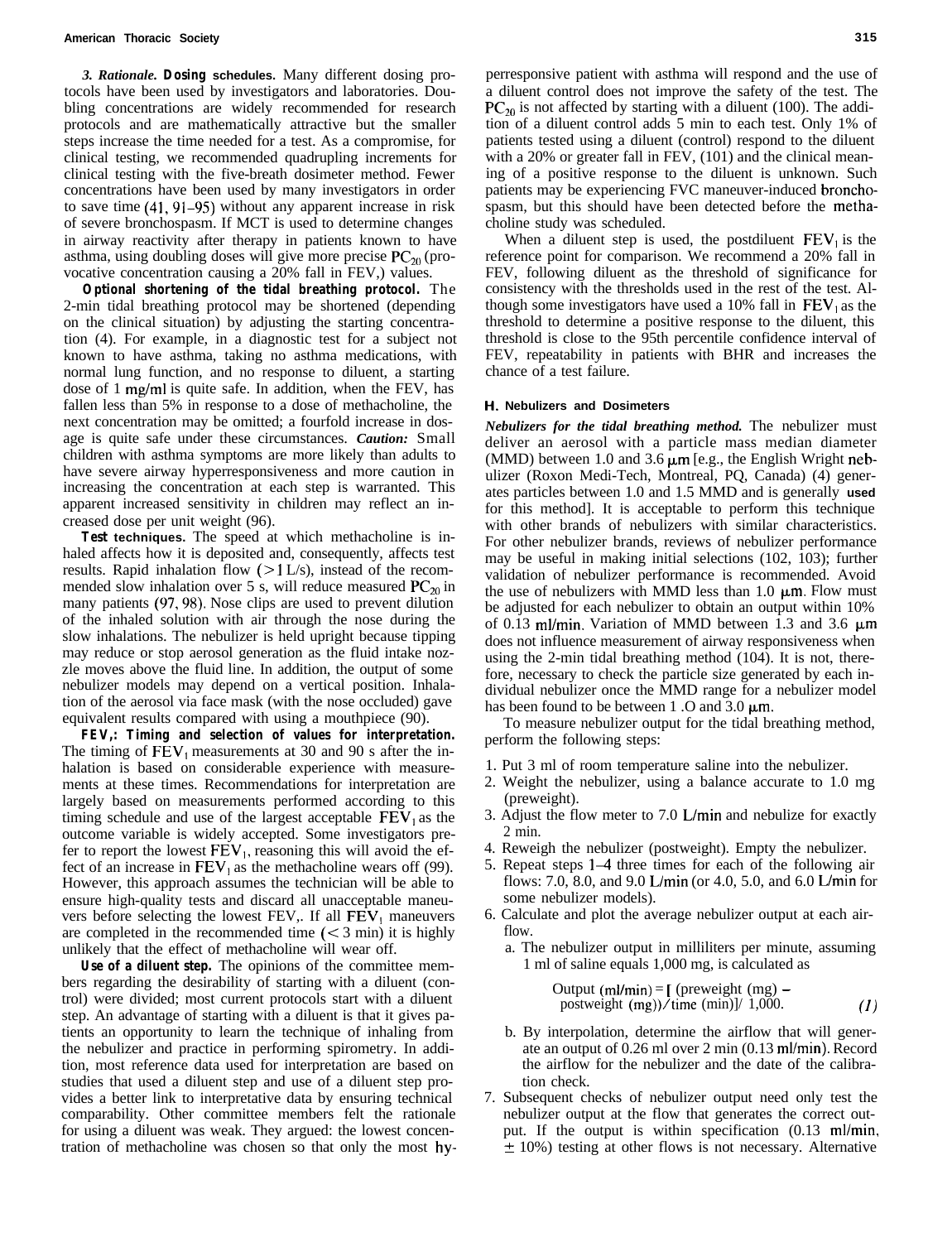techniques for nebulizer calibration checks have been described that may be more accurate and that are applicable to respiratory function laboratories (105).

*Nebulizers for the five-breath dosirneter method.* Nebulizers for the five-breath method should deliver 9  $\mu$  (0.009 ml)  $\pm$ 10% of solution per *0.6-s* actuation during inhalation (104). The DeVilbiss (Somerset, PA) model 646 nebulizer is commonly used for this technique (Figure 1). Other nebulizers with equivalent characteristics and output are acceptable. Because the DeVilbiss 646 model has high between-unit output variability (106, 107) each nebulizer must be adjusted and its output checked before it is put into service. The extra vent on the DeVilbiss 646 nebulizer must be closed during methacholine challenge testing, as the nebulizer output increases and is variable when air can be entrained into the nebulizer (108). A flow regulator may be added to the nebulizer to control the rate of inspiratory flow. If used, the flow regulator must be included in the system during calibration. Nebulizer output is influenced by the gap between the jet orifice and the tip of the capillary tube (Figure 1). The position of the impinger arm also influences the output of the nebulizer but the effect varies from nebulizer to nebulizer, so no single position can be recommended (107). In the Lung Health Study, the impinger arm was placed so that its large curve pointed toward the mouthpiece when the nebulizer was assembled. A jet orifice-capillary tube gap of 0.01 in. (0.254 mm), measured with a spark plug tool, was used (P. Enright, personal communication). These are reasonable starting places. Once the nebulizer output is satisfactory, the impinger arm should be carefully glued in the position used during calibration. An exhalation filter may be added to the nebulizer cap opposite the mouthpiece (Figure 1). A single nebulizer may be used for all concentrations, provided it is emptied and the nozzle dried between doses. Alternatively, six or seven separate calibrated nebulizers may be filled before the test. If separate nebulizers are used, they must be carefully labeled to avoid dosing errors.

For the five-breath dosimeter technique, outputs are checked by weighing the nebulizer containing 2 ml (or the volume used for testing) of room temperature, sterile normal saline before and after 10 actuations with a technician simulating the test by inhaling slowly from the nebulizer. The scale used must be accurate to at least 0.5 mg. For the DeVilbiss 646 nebulizer, the target output is 90  $\mu$ l  $\pm$  10% (0.09 ml [90 mg]  $\pm$  10%) for the 10 actuations.

*Monitoring nebulizer performance.* Nebulizer output varies from model to model and from unit to unit and may vary with time depending on how the nebulizer is maintained and cleaned (109). The actual output of each nebulizer used must be measured initially and at regular intervals. Because nebulizer performance over time may vary depending on individual laboratory use, maintenance, and cleaning practices, each laboratory should establish its own nebulizer monitoring schedule. We recommend that each laboratory check output after every 20 uses until an appropriate testing schedule is established for the laboratory.

**The dosimeter.** The dosimeter is an electrically valved system that enables the technician to administer aerosol for 0.6 s during inhalation from the nebulizer. The dose may be triggered manually by pressing a button or by an automatic system that delivers a single dose soon after the onset of a deep breath. Useful dosimeter options include a dose counter display (to remind the technician how many doses have been given), a feedback tone slowly increasing in frequency for 5 s after the dose is delivered, followed by a steady tone lasting for 5 s (to encourage a slow inhalation and breath holding at TLC), and a 5-min timer.

Dosimeter systems should be set up and checked according to the manufacturer recommendations. Manufacturers should give explicit instructions for  $(1)$  dosimeter and nebulizer setup and use to deliver the recommended methacholine concentrations and (2) operational checks to ensure proper ongoing function of the system.

The committee divided on the **need** for a dosimeter. Dosimeters may improve the accuracy and repeatability of the dose delivered to the airways but add additional expense. They are widely used in both clinical and research challenge testing. Automatic triggering of the dosimeter during the onset of inhalation is an attractive feature but manual triggering is acceptable. At least one researcher (110) has reported that exact timing of the dose did not affect the methacholine response, an argument against the need for automatic triggering. Further studies are needed to resolve this issue. It is important to simulate an actual test when nebulizers are calibrated because nebulizer output may be less if the dosimeter is activated without the inhalation.

*Rationale.* **Nebulizers.** Commercially available nebulizers used to deliver bronchodilator drugs have a wide range of characteristics. Early investigators used DeVilbiss 40 glass nebulizers. DeVilbiss 646 nebulizers have also been used by many investigators performing inhalation challenges. Their output characteristics have been well described ( 111, 112) and they are relatively inexpensive. Inexpensive plastic nebulizers are generally not manufactured with tight output tolerances and their volume output should be checked before use (107, 113,114).

The output of a DeVilbiss 646 nebulizer varies 2:l with the extra vent open or closed. It should be permanently closed (115) for methacholine challenge use, as the output is increased by inhaling through the nebulizer and also varies over time and after disassembly and reassembly of the baffle (109, and personal communications from Robert Wise and Paul Enright). At least 1 ml of solution should remain at the end of nebulization, because output decreases below this level. A  $\pm$  10% range in nebulizer output is considered acceptable with doubling or quadrupling concentration increments. Nebulizer output is also directly proportional to the airflow driving the nebulizer (115).

**Effect of nebulizer and technique differences on test outcomes.** The two proposed techniques appear to give similar results in both children (116) and adults despite the substantial differences in administration technique and equipment. The Wright nebulizer used for the 2-minute tidal breathing has a very small particle size distribution with close to 80% of the output in the respirable fraction (RF). The RF is defined as the fraction of aerosol contained in droplets of  $\leq 5$  pm, which, if inhaled via a mouthpiece, would have a high probability of deposition below the vocal cords (117, 118). For a calibrated output of 0.13 ml/min and a respiratory duty cycle (inspiratory time divided by total respiratory cycle time,  $T_1/T_1$  tot) of 0.43, for 2 min of tidal breathing, approximately 0.089 ml of methacholine solution would be delivered below the cords (119). While much of this would be deposited, many smaller particles will be exhaled.

For the five-breath method, a DeVilbiss 646 nebulizer is used with an output of 9  $\mu$ l (0.009 ml) per 0.6-s activation for a total delivery of 0.045 ml (104). Approximately 70% of the total delivery would be within the RF (107) for an estimated total dose of 0.032 ml delivered below the cords. It would appear, therefore, that the tidal breathing method should cause bronchoconstriction at a lower concentration of methacholine. The reasons such differences are not apparent include the following: (I) methacholine is rapidly metabolized. The tidal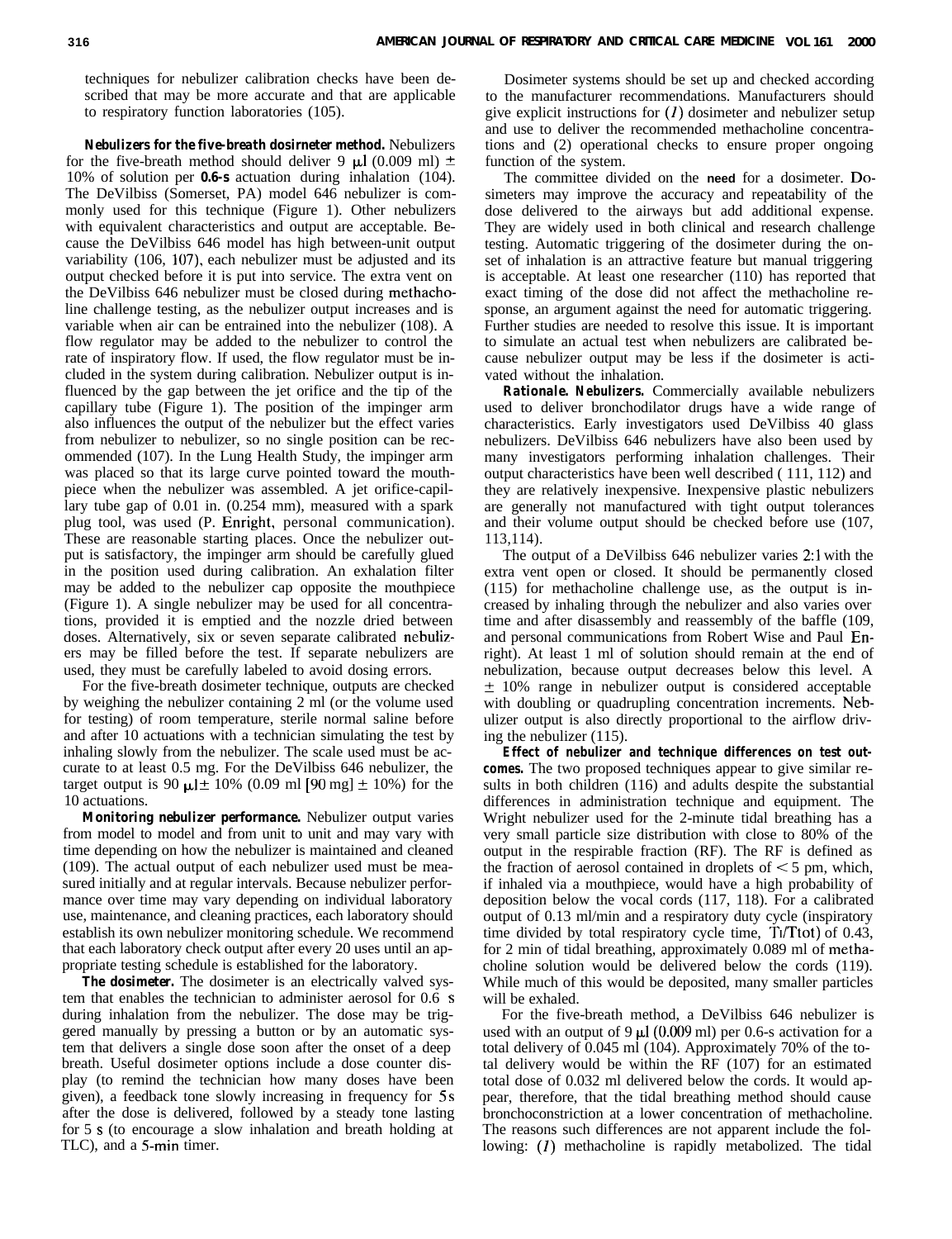breathing method ensures that there will be at least 2.5 min between the start of the inhalation and the first  $FEV<sub>1</sub>$ , while the five-breath technique moves more quickly with less time for the effect of methacholine to wear off; (2) many of the small particles from the Wright nebulizer may either be exhaled or deposited in the alveoli, where they cannot cause bronchoconstriction; (3) the logarithmic increase in dose would make small differences in airway deposition very difficult to detect; and (4) the repeated deep inhalations in the five-breath technique may affect airway caliber (see Section I, Rationale).

By chance rather than by design, the two methods appear to yield very similar results. Because the inspiratory flow of the subject will greatly exceed the driving flow to the nebulizer, the parameters that will influence deposition will be TI/ Ttot for the tidal breathing method and the total duration of inspiration for the five-breath technique, neither of which is size dependent. This means that the expected deposition will be the same but the deposition per unit weight (or lung size) will be greater in smaller subjects than larger ones. This increased dose per unit size may be one of the factors that explains the apparent increased sensitivity in small children (96).

## I. **Spirometry and Other End-point Measures**

*Spirometry.* Change in  $FEV<sub>1</sub>$  is the primary outcome measure for MCT. Spirometry should meet ATS guidelines (120). Special care should be taken to obtain high-quality baseline  $FEV<sub>1</sub>$ measurements because unacceptable maneuvers may result in false-positive or false-negative results. The quality of the flowvolume curves should be examined after each maneuver. Full FVC efforts lasting at least 6 s should be performed at baseline (and after diluent, if applicable). If  $FEV<sub>1</sub>$  is the only outcome being measured, the expiratory maneuver can be shortened to about 2 s. If a shortened expiratory time is used, technicians should take care that the inspiration is complete because incomplete inhalations will result in a false reduction in FEV, and abbreviated flow-volume tracings may not show an inadequate inhalation. If other spirometric outcome variables are used or if vocal cord dysfunction is suspected, full FVC maneuvers should be performed throughout the test. The highest  $FEV<sub>1</sub>$  value from acceptable tests is selected for the outcome variable after each dose.

The quality of the maneuvers contributes to the confidence with which an interpretation can be made. The following scheme of quality control (QC) grades reported (printed) after each level of methacholine may be used to assist the interpreter.

- $A = two acceptable FEV, values that match within 0.10 L$
- $B =$  two acceptable  $FEV_1$  values that match within 0.20 L
- $C = two acceptable FEV, values that do not match within$ 0.20 L
- $D =$  only one acceptable FEV, maneuver
- $F = no$  acceptable FEV, maneuvers

All acceptable quality tests performed at 30 and 90 s after each dose of methacholine are used to calculate repeatability. Bear in mind that the repeatability criteria are based on traditional spirometric measurements and may not apply directly to tests performed after the administration of methacholine. Failure to meet repeatability standards should be used only to assist interpretation and not to exclude data from analysis. Studies are needed to better define  $FEV<sub>1</sub>$  repeatability criteria for methacholine challenge tests.

**Forced inspiratory maneuvers.** If vocal cord dysfunction is suspected, or if inspiratory stridor is noted during the baseline examination or after the final dose of methacholine, perform at least three full spirograms that include forced inspiratory vital capacity (FIVC) maneuvers. Vocal cord dysfunction (VCD) may be revealed as spontaneous or MCT-induced limitation of forced inspiratory flow resulting in a plateau in flow on the FIVC curves (121-124). Patients with vocal cord dysfunction or central airway obstruction are not common, but often have a history suggesting asthma and may be referred for bronchoprovocation testing when the diagnosis of asthma is either considered or questioned.

*Body plethysmography.* Measures of airway resistance (Raw), usually expressed as specific conductance (sGaw), are alternative end points for MCT but should be used primarily in patients who cannot perform acceptable spirometry maneuvers (125,126). In patients with asthma and COPD, changes in Raw usually parallel changes in FEV, with MCT (127-129), but both Raw and sGaw are more variable than FEV,. A larger percent change (e.g., 45%) is therefore required for a positive test. It is not necessary to measure total lung capacity (TLC) during MCT, because TLC usually does not change (130-132). A decrease in vital capacity reflects an increase in residual volume.

*Transcutaneous oxygen.* Measurements of transcutaneous oxygen tension ( $\text{Ptc}_{O_2}$ ) correlated well with measurements of lung function in children (133-137). Ptc<sub>O</sub>, may be a useful end point in infants, young children, and adults (138) whose cooperation cannot be obtained for spirometry. Use of  $\text{Pic}_{O_2}$  should be restricted to laboratories with experience in its use as an MCT end point.

*Forced oscillation.* Forced oscillation or impulse techniques and occlusion or interrupter techniques have recently been assessed (136,137). These approaches do not require patient effort and may be useful in testing patients who cannot perform acceptable spirometry maneuvers. At this time, their use should be reserved for patients who cannot perform acceptable spirometry maneuvers and should be restricted to laboratories with expertise in their application and interpretation.

**Rationale.** The bronchial smooth muscle stimulation induced by methacholine inhalation results in airway narrowing and airway closure. In healthy persons and patients with mild asthma, the deep inhalation that precedes an FVC maneuver causes transient bronchodilation that may last for up to 6 min (139-141). In patients with more severe asthma, this response is blunted or absent and the maneuver may result in bronchoconstriction (132, 141-143). In patients being clinically tested for a diagnosis of asthma, this difference in the effect of deep inhalations on airways may contribute to the better ability of  $FEV<sub>1</sub>$ , in comparison with measurements of Raw or sGaw, to separate patients without asthma from patients with asthma (127, 144). However, because most diagnostic challenge tests are performed on individuals who are either nonasthmatic or mildly asthmatic, both are likely to have the bronchodilator response. Changes in peak expiratory flow (PEF) often parallel changes in  $FEV<sub>1</sub>$  during bronchoconstriction but have the disadvantages of being  $(1)$  more effort dependent and less reproducible and (2) less sensitive in detecting bronchoconstriction (145-148). Although not commonly used as an end point, change in FVC is reported to correlate with disease severity (149).

Changes in airway resistance may be more sensitive than changes in FEV, for detecting bronchoconstriction, but  $FEV_1$ is superior to other parameters for discriminating relatively healthy persons from those with asthma (127,144). Other end points such as transcutaneous oxygen and forced oscillation have promise but are still experimental and are not recommended for routine clinical testing at this time.

#### J. **Data Presentation**

The results are reported as a percent decrease in  $FEV<sub>1</sub>$  from baseline (or postdiluent if a diluent step is used). Data should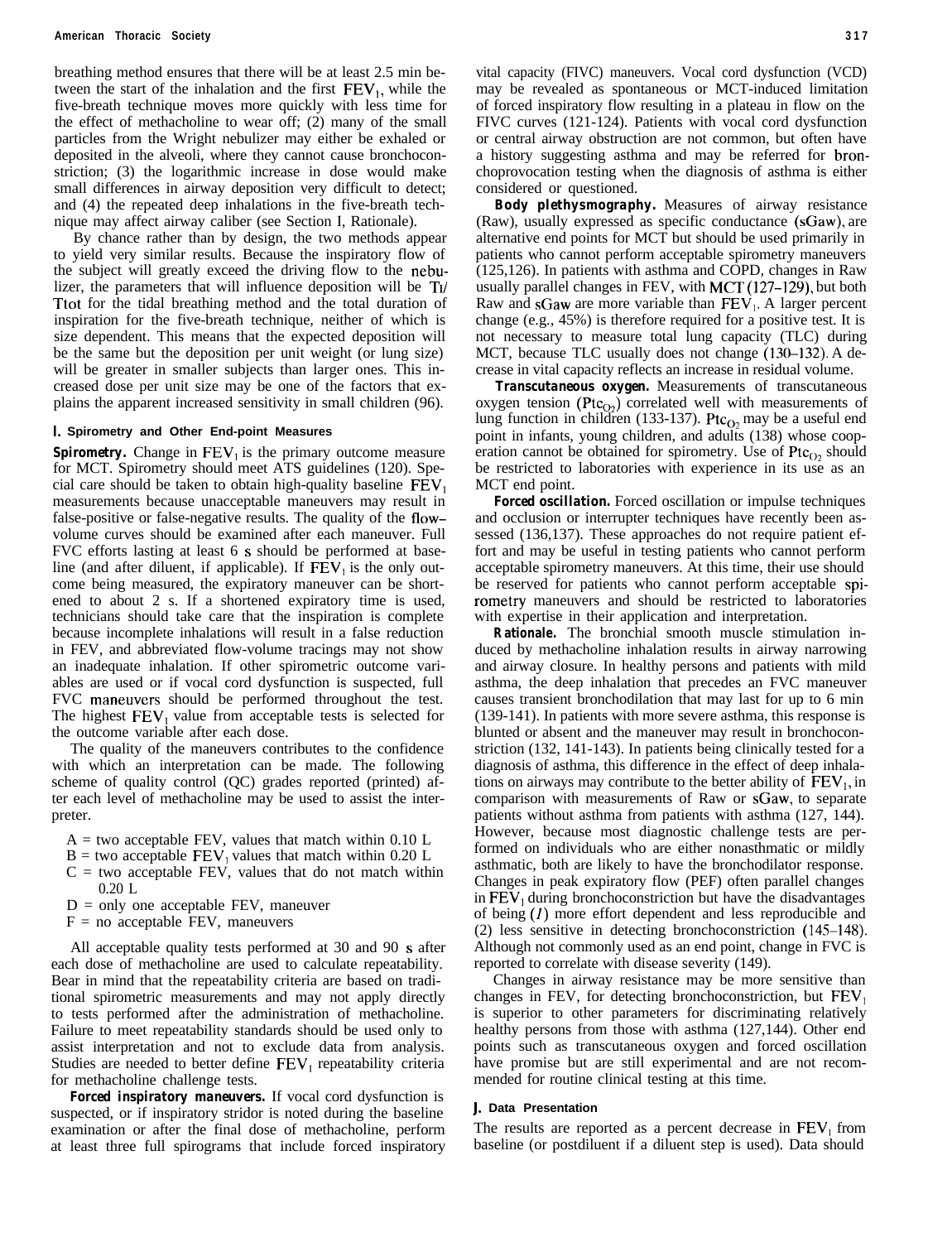**be** presented for each step in the protocol, including the postbronchodilator test. At a minimum, all of the elements in the sample bronchoconstriction report in APPENDIX C should be included, including volume-time or **flow-volume** curves. A single number,  $PC_{20}$  (with one decimal place), may be used to summarize the results for clinical purposes. Unless stated otherwise, it may be assumed that the  $PC_{20}$  is calculated from the change in  $FEV_1$ .

If the FEV, does not fall by at least 20% after the highest concentration (e.g., 16 mg/ml) then the  $PC_{20}$  should be reported as " $> 16$  mg/ml." Do not extrapolate beyond the final concentration. If the  $FEV<sub>1</sub>$  falls by more than 20% after inhalation of the diluent, a  $PC_{20}$  is not reported. Instead, state "there was a significant decrease in lung function after inhalation of the diluent and methacholine was not given."

For manual graphic calculation of  $PC_{20}$ , the change in FEV, as a percentage of the reference value may be plotted on the ordinate against the log concentration on the abscissa. The following equation can be used to calculate the interpolated  $PC_{20}(1, 4, 150)$ :

$$
PC_{20} = antilog \left[ log C_1 + \frac{(log C_2 - log C_1)(20 - R_1)}{R_2 - R_1} \right]
$$
 (2)

where

- $C_1$  = second-to-last methacholine concentration (concentration preceding  $C_2$ ).
- $C_2$  = final concentration of methacholine (concentration resulting in a 20% or greater fall in  $FEV<sub>1</sub>$ )
- $R_1$  = percent fall in FEV<sub>1</sub> after C<sub>1</sub>
- $R_2$  = percent fall in FEV<sub>1</sub> after C<sub>2</sub>

*Rationale.* Exponential models are better than linear models for interpolating between concentrations or doses (150, 151). The provocative concentration that results in a 20% fall in FEV, (PC,,,) was selected as the outcome variable because it is simple to calculate and avoids the complicated and controversial aspects of estimating a provocative dose  $(PD_{20})$ .

## K. Interpretation

The following factors should be taken into consideration when interpreting  $\overline{PC}_{20}$  results for an individual patient:

- Pretest probability of asthma, including current asthma symptoms
- Presence or degree of baseline airway obstruction
- Quality of the patient's spirometry maneuvers
- Pretest questionnaire results (effects modifiers; see Tables 2 and 3)

Symptoms reported by the patient at the end-of-test

Degree of recovery after bronchodilator administration

|  | <b>TABLE 5</b> |                                            |
|--|----------------|--------------------------------------------|
|  |                | CATEGORIZATION OF BRONCHIAL RESPONSIVENESS |

| $PC_{20}$<br>(mq/ml) | Interpretation*                 |
|----------------------|---------------------------------|
| >16                  | Normal bronchial responsiveness |
| $4.0 - 1.6$          | Borderline BHR                  |
| $1.0 - 4.0$          | Mild BHR (positive test)        |
| < 1.0                | Moderate to severe BHR          |

**.** Before applying this interpretation scheme, the following must be true: (I) baseline **airway obstruction is absent; (2) spirometry quality is good; (3) there is substantial postchallenge FEV, recovery.**

Sensitivity and specificity of methacholine challenge tests Repeatability of methacholine challenge test

A general scheme for categorizing airway responsiveness using  $PC_{20}$ , for use when the patient has no baseline airway obstruction, is shown in Table 5. The relationship between levels of airway responsiveness and asthma are discussed below.

*Relating the degree of airway responsiveness to questions about individual patients.* Using the degree of airway responsiveness to answer questions about individual patients assumes the test is properly performed, that no modifiers that would artificially alter airway responsiveness were present, and that the patient's prior probability of having current asthma can be reasonably estimated. If the prior probability of asthma is 30–70% and the  $PC_{20}$  is > 16 mg/ml it may be stated with a high degree of confidence that the patient does not currently have asthma (Figure 3) (152, 153). If the same patient has a  $PC_{20}$  < 1.0 mg/ml, the test provides strong confirmation of the clinical diagnosis of asthma. When the  $\overline{PC}_{20}$  is between 1 and 16 mg/ml, one must be more cautious about stating whether or not the patient has asthma. It has **been suggested that** when the  $PC_{20}$  is low and the "asthma-like" symptoms induced by MCT are similar to those previously reported by the patient, confidence is a diagnosis of asthma increases. This is intuitively attractive but we know of no published evidence supporting it.

In people with a  $PC_{20}$  between 1 and 16 mg/ml and who have no asthma symptoms (an unusual circumstance because MCT would not be clinically indicated in such a setting) several possibilities exist:  $(I)$  there is mild intermittent asthma but the patient is a "poor perceive? of asthma symptoms; (2) after exercise or inhalation challenges, the patient experiences chest tightness that is perceived **but not recognized as abnormal (154); (3) the patient** never exercises or experiences environmental triggers of bronchospasm; (4) the mild BHR is due to a cause other than asthma (postviral upper respiratory in-



Figure **3. Curves illustrating pretest and posttest probability of** asthma after a methacholine challenge test with four  $PC_{20}$  values. **The curves represents a compilation of information from several sources (10, 152, 153). They are approximations presented to illustrate the relationships and principles of decision analysis. They are not intended to calculate precise posttest probabilities in patients.**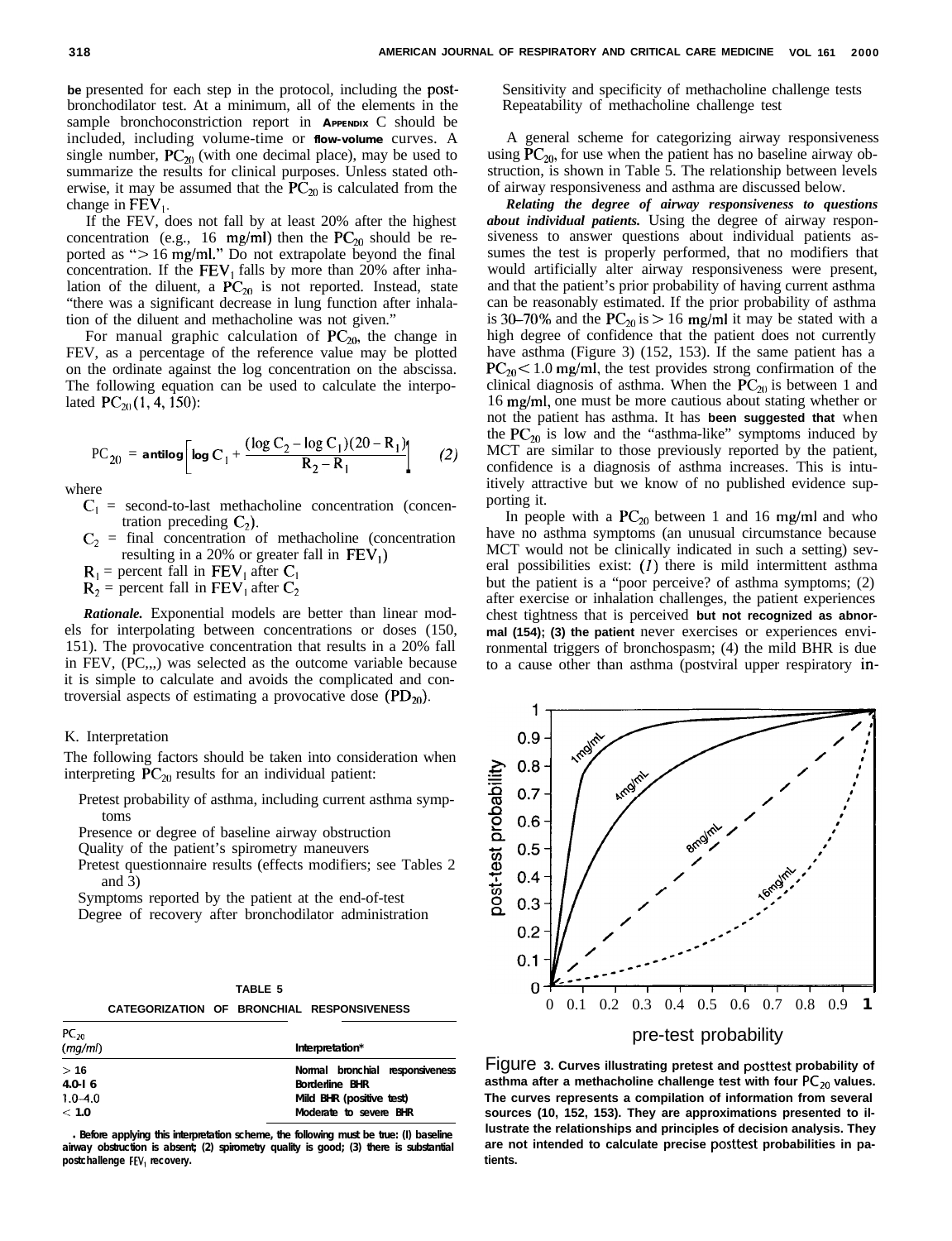fection [URI], cigarette smoking, etc.); or (5) there is subclinical (asymptomatic) asthma that will become clinical asthma in the future (155, 156). Between 1.5 and 45% of asymptomatic persons with BHR may develop asthma during 2-3 yr of follow-up (157, 158).

In patients with a diagnosis of asthma, the correlation between degree of airway responsiveness and clinical severity of asthma is significant, but not strong enough by itself to categorize the severity of asthma in individual patients (83,159-162). Recent exposures causing airway inflammation or residual effects of antiinflammatory therapy (systemic or topical to the airways) can easily change the degree of airway responsiveness so that the  $PC_{20}$  does not reflect the "usual" untreated severity of the patient's asthma.

It is difficult to interpret the meaning of a low  $PC_{20}$  in a patient with baseline airway obstruction (163). For instance, most patients with smoking-related COPD and mild to moderate baseline airway obstruction have BHR, but most have no acute or chronic bronchodilator response or symptoms of asthma (28, 128). It is even more difficult to interpret the significance of a change in  $PC_{20}$  when there has also been a change in baseline  $\overline{FEV}_1$  (which often occurs after successful therapy).

Decision *unalysis.* The most common clinical indication for MCT is to evaluate the likelihood of asthma in patients in whom the diagnosis is suggested by current symptoms but is not obvious. The continuous nature of airway responsiveness and the overlap in  $PC_{20}$  between the response of persons with healthy lungs and patients who have unequivocal asthma requires decision analysis whether this is done formally or intuitively (1.52, 164-166).

The pretest probability (prior probability) is the likelihood that the patient has asthma before MCT results are considered. The posttest probability is the likelihood of asthma considering both the pretest probability and MCT results (posterior probability). The difference between the pre- and posttest probabilities represents the contribution of MCT. The MCT results can be helpful or misleading (1.52).

From an epidemiologic standpoint, the prior probability of asthma for a given individual is equal to the prevalence of asthma when a randomly selected population sample is being tested and the subject's medical history is not considered (e.g., when methacholine testing is used to screen hundreds or thousands of military recruits or job applicants for asthma). The prevalence of asthma is relatively low in the general population, usually about 5% (1.59, 167, 168), and the pretest probability in the example is also likely to be about 5%. In this example, an MCT test that is positive with a  $PC_{20}$  of 1 mg/ml (using the curves in Figure 3) gives an estimated posttest likelihood of asthma of approximately 45%. Note that with pretest likelihoods in the S-15% range, the curves are steep and the pretest likelihood is a very strong determinant of the posttest likelihood of asthma.

When a patient presents with symptoms suggestive of asthma, the pretest probability is much higher than in the general population and is more difficult to define precisely. However, when the prior probability is between 30 and 70% MCT can be quite useful. For example, with a  $PC_{20}$  of 1 mg/ml, the posttest likelihood of asthma is roughly 90-98% with pretest likelihood estimates ranging from 20 to 80% (152; see Figure 3). If the prior probability is 30% and the  $PC_{20}$  is 4 mg/ml, the posttest likelihood is about 70% (Figure 3). Optimal test characteristics (the highest combination of positive and negative predictive power) **occurs** when the pretest probability of asthma is about 50% (10).

*Categorical method of interpreting a methacholine challenge test.* The alternative "categorical" method for the clinical interpretation of methacholine challenge tests makes three assumptions: (I) MCT results are either positive or negative for  $BHR$ ; (2) asthma is either present or absent; and (3) there is a "gold standard" for diagnosing asthma. This popular method ignores the continuous spectrum of airway responsiveness, the continuous nature of the degree of uncertainty in the diagnosis of asthma, and the lack of a gold standard for the diagnosis.

Using the categorical method, sensitivity is defined as the fraction (or percentage) of patients with the disease (asthma) who have a positive test. Specificity is defined as the fraction of patients without asthma who have a negative test. A negative methacholine challenge result is commonly defined as nonresponse to the highest concentration (a  $PC_{20} > 8-25$  mg/ml). A positive test is often defined as a  $PC_{20} < 8$  or  $< 16$  mg/ml. The optimal cutoff point (threshold) for separating a positive from a negative test is best accomplished using receiver-operator characteristic (ROC) curves. When using ROC analysis, the best  $PC_{20}$  cut point to separate patients with asthma from those without asthma is in the range of 8-16 mg/ml  $(10, 169)$ .

The false-positive rate for asthma is of concern when interpreting MCT results; in such cases the  $PC_{20}$  is  $\lt$  8 mg/ml but the patient does not actually have asthma. In testing general population samples, patients with allergic rhinitis, and smokers with COPD, MCT has relatively high false-positive rates and, therefore, poor positive predictive power (8, 169). About 30% of patients without asthma but with allergic rhinitis have a  $PC_{20}$  in the borderline BHR range (144, 170-172). Our recommendation to use an intermediate area of "borderline BHR" when the  $PC_{20}$  is between 4 and 16 mg/ml will improve the specificity of MCT in comparison with previous studies. A lower false-positive rate (with better test specificity) can be obtained by considering the pretest probability of asthma (using decision analysis).

A false-negative methacholine challenge result occurs when the  $PC_{20}$  is greater than 8-25 mg/ml (no response to the highest concentration) in a patient who has asthma. This occurs much less frequently than false-positive results. The negative predictive power of MCT is more than 90% when the pretest probability of asthma is in the range of 30-70% (153,172) and most authors conclude that a negative MCT rules out asthma with reasonable certainly in patients who have had asthma symptoms during the previous 2 wk. Three factors should be considered before accepting a negative test as ruling out asthma: (I) airway responsiveness may have been suppressed if the patient was taking intensive antiinflammatory medications prior to the MCT. This issue may not be relevant if the patient has current symptoms; (2) in patients without current symptoms, the season for aeroallergen exposure may have passed (173,174); and (3) a small fraction of workers with occupational asthma due to a single antigen or chemical sensitizer may respond only when challenged with the specific agent (175,176).

*Effect of test repeatability on interpretation.* Optimal repeatability of MCT results is most important when change in airway responsiveness is used in clinical research studies to measure outcome of asthma therapy in clinical research studies. However, knowledge of short-term repeatability of the  $PC_{20}$  is also useful when interpreting the results from the first MCT performed by a single patient for clinical purposes.

Short-term within-subject repeatability studies (l-8 wk) when patients are in a stable clinical state show that the 95% confidence intervals for repeat determinations of methacholine PC<sub>20</sub> lie within  $\pm$  1.5 doubling doses (7.5, 81, 82, 87, 88,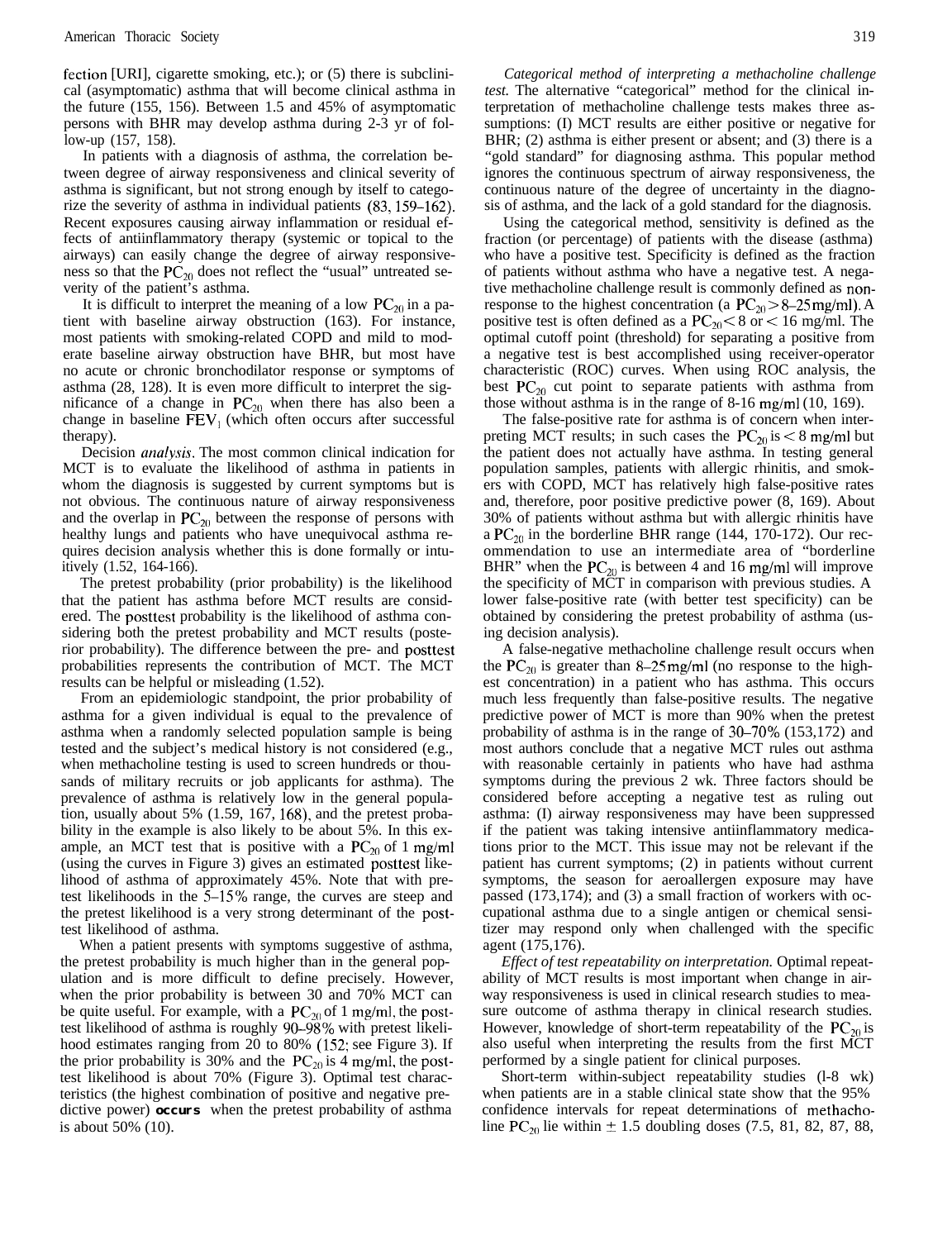177-183). In other words, if the  $PC_{20}$  is measured as 4 mg/ml during a baseline clinic visit, repeat MCT 2 wk later will give a  $PC_{20}$  between 1.5 and 12 mg/ml in 95% of cases.

In addition to technical issues in standardization there are a number of nontechnical or subject-related factors (which will worsen or improve airway responsiveness) to be considered. Such factors should either be controlled in order to maximize repeatability, or recorded if they might explain changes in airway responsiveness. Factors that must be considered here include recent antigen exposure (which may have a considerable influence on airway responsiveness), exposure to chemical sensitizers (which may also have a large effect), recent respiratory tract infections (likely to have a relatively small effect), variations in airway caliber (probably a small effect), and alteration in asthma medications (may have a large effect depending on the circumstances).

Finally, partial tolerance of methacholine may occur in nonasthmatic subjects but not in asthmatic subjects when tests are repeated at less than 24-h intervals (184, 185). The observed tolerance may have been related to the higher cumulative doses of methacholine given to the nonasthmatic subjects (185).

# III. **EXERCISE CHALLENGE**

Exercise induces airway narrowing in the majority of patients with asthma. Exercise-induced airway narrowing is called exercise-induced asthma (EIA) and exercise-induced bronchoconstriction (EIB); the latter term is used here. The major factors that determine severity of EIB are the pulmonary ventilation reached and sustained during exercise and the water content and temperature of the inspired air. The stimulus by which exercise causes the airways to narrow is the loss of water in bringing large volumes of air to body conditions in a short time (I 86189). The mechanisms whereby water loss causes the airways to narrow is thought to involve the thermal (cooling and rewarming) and/or osmotic effects (190-195) of dehydration. While airway cooling during exercise and airway rewarming after exercise are important determinants of the magnitude of response in adults breathing air of subfreezing temperatures (190), they are not prerequisites for EIB (194). Thus, EIB can occur when the inspired air temperature is greater than 37" C and in the absence of airway cooling (192,196-198). Rapid rewarming does not enhance EIB in children (199).

Airway cooling and drying are thought to stimulate the release of inflammatory mediators, such as histamine and the cysteinyl leukotrienes (200-203). Thus, exercise has become an important challenge method for assessing the effects of antiinflammatory and other asthma medications. Given the observations of EIB occurring both in cold and very hot inspired air conditions, it can be concluded that, for the purposes of exercise challenges, the most important factor to control is the rate of water loss from the airways by monitoring ventilation and controlling inspired water content.

# A. **Indications**

Exercise is used as a challenge test to make a diagnosis of EIB in asthmatic patients with a history of breathlessness during or after exertion. Such a diagnosis cannot be made with a methacholine test and EIB cannot be excluded by a negative response to methacholine. When the presence of EIB would impair the ability of a person with a history suggesting asthma to perform demanding or lifesaving work (e.g., military, police, or firefighting work), a test for EIB may be indicated (204, 205). Exercise testing is used to determine the effectiveness and optimal dosages of medications prescribed to prevent EIB. Exercise is also used to evaluate the effects of antiinflammatory therapy given

acutely (e.g., cromolyn sodium and nedocromil sodium) and chronically (e.g., steroids and leukotriene antagonists).

#### **B. Contraindications and Patient Preparation**

**Contraindications.** The contraindications for this test are the same as for methacholine challenge testing (Table 1). In addition, the patient with unstable cardiac ischemia or malignant arrhythmias should not be tested. Those with orthopedic limitation to exercise are unlikely to achieve exercise ventilation high enough to elicit airway narrowing. For patients over 60 yr old, a 12-lead electrocardiogram (ECG) obtained within the past year should be available.

**Patient preparation.** The patient should report to the laboratory in comfortable clothes and running or gym shoes, having consumed no more than a light meal and having had pulmonary medications withdrawn as suggested (Table 2). In addition, antihistamines should have been withheld for 48 h. Vigorous exercise should be avoided for at least 4 h before testing, as prior exercise has been found to exert a protective effect. The interval between repeat testing must also be at least 4 h.

**Rationale.** Fifty percent of individuals with exercise-induced bronchoconstriction are refractory to a second challenge within 60 min (206). Most lose this refractory state within 2 h. but it occasionally takes as long as 4 h (207-210).

## C. **Exercise Challenge Testing**

*Modes of exercise.* The preferred modes of exercise are the motor-driven treadmill with adjustable speed and grade or the electromagnetically braked cycle ergometer. Heart rate should be monitored from a three-lead electrocardiographic configuration as a minimum. Alternatively, a pulse oximeter or other device able to reliably determine heart rate may be used. For those at higher risk for coronary artery disease, a 12 lead ECG configuration is advisable.

**Inhalate.** The patient inspires dry air less than 25" C with a noseclip in place, as nasal breathing decreases the water loss from the airways (211). This can be accomplished by conducting the study in an air-conditioned room (with ambient temperature of 20-25" C) with low relative humidity (50% or less). Inspired air temperature and humidity should be measured and recorded. Optimally, the water content of the inspired air should be less than 10 mg/L. Alternatively, the subject can inspire dry air through a mouthpiece and a two-way breathing valve. A dry inhalate is obtained by filling talc-free meteorological balloons with gas from a medical-grade compressed air source (195, 212, 213). Dry air can also be inspired through a demand valve attached to the inspired port of the two-way valve, although this provides some extra inspiratory resistance at high flow rates (214).

*Treadmill protocol.* Treadmill speed and grade are chosen to produce 4-6 min of exercise at near-maximum targets with a total duration of exercise of 6-8 min. For children less than 12 yr of age, the time is usually 6 min; for older children and adults the time is usually 8 min. Starting at a low speed and grade, both are progressively advanced during the first 2-3 min of exercise until the heart rate is 80-90% of the predicted maximum (calculated as  $220 -$  age in years) (203, 210, 215-217). Ventilation rather than heart rate can be used to monitor exercise intensity. Ventilation should reach 4060% of the predicted maximum voluntary ventilation (MVV, estimated as FEV, X 35) (214, 218, 219). The degree of physical fitness and body weight will strongly influence the grade and speed necessary to obtain the desired heart rate. A reasonable procedure is to quickly advance to a rapid, but comfortable, speed and then raise the treadmill slope until the desired heart rate or ventilation is obtained. Treadmill speed and slope are chosen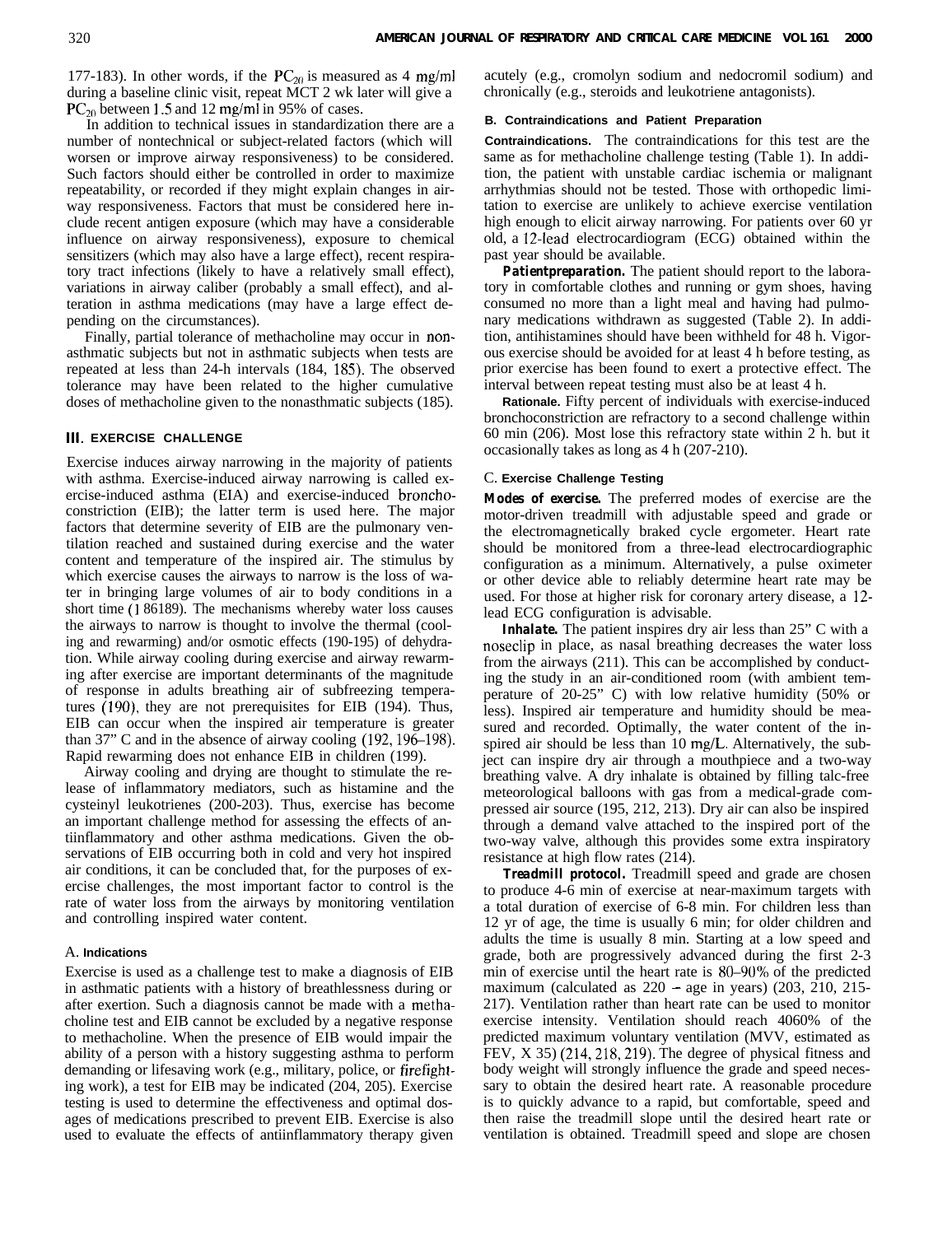to achieve a **target ventilation (or heart rate) that is maintained** for at least 4 min. Children are usually able to reach the target more quickly than adults and for them the exercise duration may be only 6 or 7 min. For older children and adults 8 min of exercise is usually required to elicit EIB when dry air temperature is inhaled. A treadmill speed greater than 3 mph (about 4.5 km/h) and a gradient greater than 15% or an oxygen consumption of 35 ml/min/kg or greater will usually achieve the target ventilation or heart rate in young healthy subjects. Nomograms have been proposed to predict speed and grade that will elicit the desired heart rate  $(210)$ , but they have not been extensively validated. It may be preferable to use nomograms relating oxygen consumption per kilogram to speed and slope of the treadmill  $(220-222)$ .

The test ends when the patient has exercised at the target ventilation or heart rate for at least 4 min. This usually requires a total of 6-8 min of exercise. The test may be terminated by the patient at any time.

*Bicycle ergometer.* For bicycle ergometer exercise, a target work rate to achieve the target ventilation can be determined from equations relating work rate to oxygen consumption and oxygen consumption to ventilation (193,219,222). One equation used to establish the target work rate is watts = (53.76 **X** measured  $FEV_1$ ) - 11.07. The work rate is set to 60% of the target in the first minute, 75% in the second minute, 90% in the third minute, and 100% in the fourth minute (214). Using this protocol the repeatability of the percent fall in FEV, is good. For example, the coefficient of variation for two tests performed within 1 mo is 21%. Thus, a patient who has a 30% fall in FEV, on one occasion would be expected to have a fall within 24-36% if tested within 1 mo. Ventilation and/or heart rate are checked to determine if the exercise targets are achieved. A valid test requires the target exercise intensity to be sustained for 4-6 min. To ensure that the target minute ventilation is sustained, the work rate may need to be reduced in the final minutes of exercise. It is important for the patient to reach the target heart rate or ventilation within 4 min because the rate of water loss is the determining factor for eliciting EIB and refractoriness can develop if exercise is prolonged at submaximal work. The test ends when the patient has exercised at the target work rate for 6 min. The patient may terminate the test at any time.

**Pulmonary gas exchange.** Measurement of pulmonary gas exchange during exercise is helpful, although not required. Measurement of minute ventilation allows an assessment of the magnitude of the stimulus to airway narrowing (223) and measurement of oxygen uptake makes it possible to quantify the intensity of exercise as a fraction of predicted peak oxygen uptake. These data can be used to confirm an adequate exercise level, which is especially important when a test is negative.

*Safety.* A licensed physician or an experienced technician should observe the patient during exercise and the recovery period and watch for undue stress (e.g., severe wheezing, chest pain, lack of coordination) or adverse signs (e.g., ECG abnormalities, falling blood pressure, severe decrease in  $O_2$  saturation). The choice of who monitors the test and what parameters are monitored depends on the risk for adverse events. In patients felt to be low risk for adverse events, the test may be supervised by an experienced technician, provided that a licensed physician can be summoned quickly, if problems arise. The technician should be able to recognize the presence of indicators of respiratory distress and be able to recognize the presence of significant arrhythmias. In patients felt to be at higher risk for adverse events, a physician should directly monitor the test. In either case, a resuscitation cart should be immediately available.

Although not always accurate during exercise (224, 225). estimation of arterial  $O<sub>2</sub>$  saturation by pulse oximetry is recommended both during and after exercise. Measurement of blood pressure by sphygmomanometry is a useful adjunct but is not routinely required. ECG monitoring of all subjects is necessary to ensure accurate heart rate measurements but 12 lead monitoring is necessary only in high-risk cases.

**Rationale.** The choice of the recommended technique is based on physiologic considerations and on substantial experience reported in the literature (1, 201,210, 213-215, 218, 219, 221,223,226-228).

*Mode of exercise.* Although early studies suggested that treadmill exercise was preferable to bicycle exercise (226,229,230), it appears this was most likely **due** to the more rapid increase in ventilation in response to treadmill running. Providing the work rate can raise the ventilation to the target within 4 min, cycling exercise can be used effectively. Although peak oxygen uptake averages approximately 10% less on the cycle ergometer than on the treadmill, peak ventilation is comparable (231). In those with established EIB, the cycle ergometer has been used successfully in assessing the effects of drugs (214). Its role in identifying those with EIB is less well defined. Theoretically, cycle ergometry should be a satisfactory alternative testing mode; well-designed comparative studies will be required to establish this. Free range running has been proposed as being useful for screening populations (232-235), although safety measures are difficult to provide in this testing mode.

*Choice of the inhalate.* The tendency to elicit airway narrowing is enhanced when the inhalate is cool and/or dry. However, it is not clear whether the ambient humidity in the typical air-conditioned laboratory (typically  $30-50\%$  water vapor saturation) is significantly less likely to induce airway narrowing than perfectly dry air (as can be obtained from a compressed air source). Anderson and coworkers (189) found in a group of 12 children a  $35 \pm 13$ % (SD) fall in FEV, with ambient air (23.3" C, 12 mg H<sub>2</sub>O/L) and a 45  $\pm$  16.7% (SD) fall in FEV, with compressed dry air (25.4" C). Although the difference was not significant, the greater response to compressed air may help to identify persons with mild EIB and diminish the chance of a negative test. Cold air generators, which produce dry air at below-freezing temperatures, are commercially available and are in use in some laboratories (236). In patients in whom symptoms are specifically associated with exercise in the cold, conducting an exercise challenge while breathing a cold dry inhalate may be useful.

*Work rate profile.* A range of testing configurations may produce a similar degree of bronchoconstriction is susceptible individuals. However, the target minute ventilation must be reached quickly and be sustained for 4 min to diminish the possibility that refractoriness will occur. The intensity of the exercise should be such that the person cannot exercise much beyond 6 or 8 min. If they can, it is unlikely that the workload was sufficiently hard to elicit EIB. The incremental work rate profile used in cardiopulmonary exercise testing, in which exercise intensity is progressively increased to tolerance over a 10-min period (231), is less likely to be effective in evaluating EIB (237), probably because high levels of ventilation are sustained for a relatively short time. Studies will be required to evaluate this possibility. The evidence suggests the most effective exercise is hard and relatively brief. Specifically, prolonging the warm-up period has the potential to induce refractoriness to EIB. Sustaining the heavy exercise period for a prolonged period may actually diminish the bronchoconstriction; a trend for a decreased response has been demonstrated for exercise periods of 12 min or longer (221).

Using a heart rate target is practical and generally effective. However, because pulmonary ventilation is more closely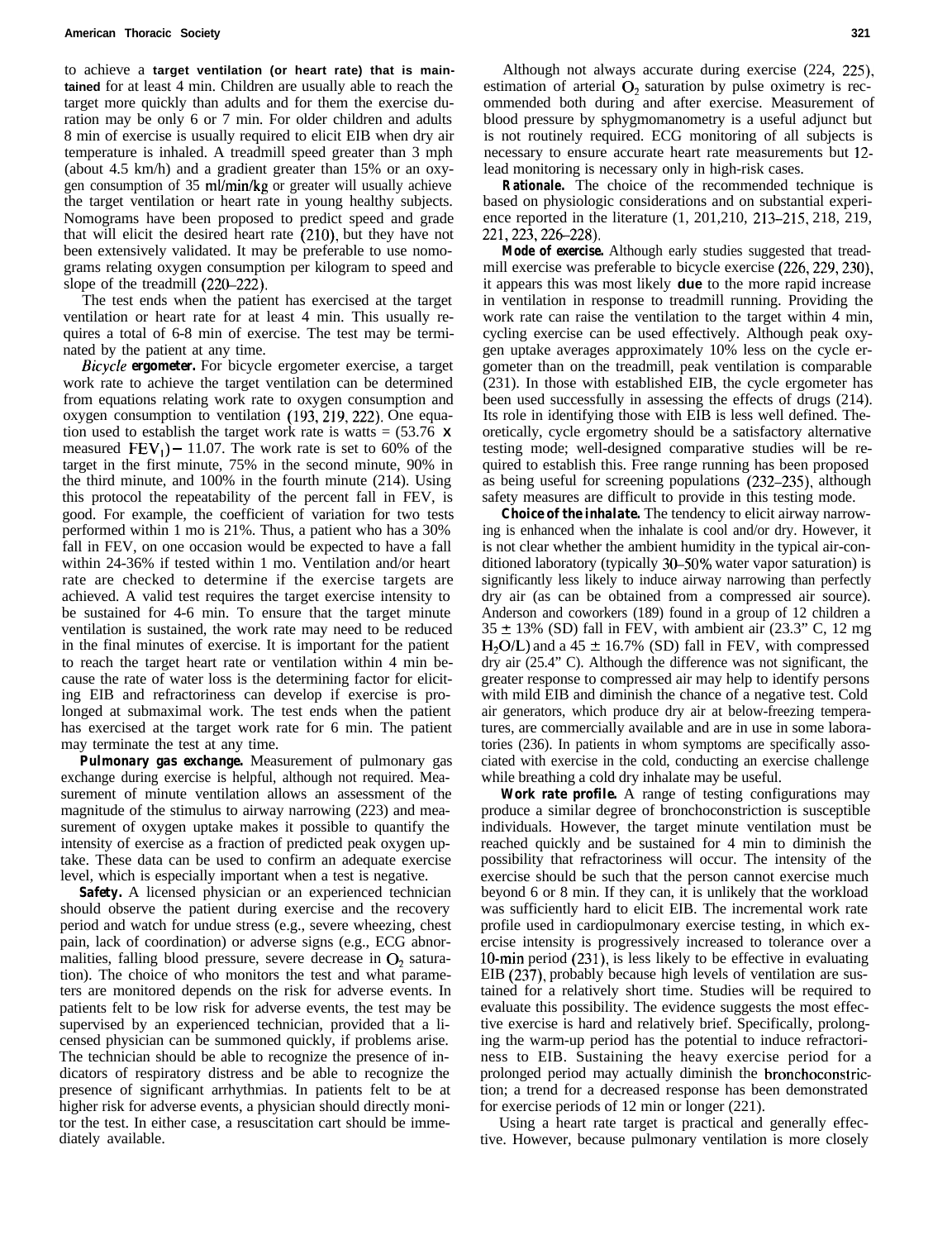related to the stimulus to bronchoconstriction than is heart rate, some authors prefer measuring ventilation to guide exercise intensity. Anderson and colleagues have suggested that ventilation be sustained for 4 min at between 40 and 60% of predicted maximum voluntary ventilation, calculated as  $FEV<sub>1</sub>X$ 35 (214,218,219).

Safety. The most common problem encountered in exercising a patient with asthma is severe bronchoconstriction. This can usually be treated rapidly and successfully by administering nebulized bronchodilator with oxygen. The appropriate equipment should be immediately available and a pulse oximeter should be kept on the subject. As the patients most likely to have the most severe response are those with less than normal lung function a minimum  $FEV<sub>1</sub>$  for a patient to be allowed to proceed with the exercise test must be clearly defined. The European Respiratory Society (219) suggested an FEV, greater than 75% of the predicted normal value.

The approach to monitoring will vary depending on the setting in which exercise testing is conducted and an assessment of risk for the individual being tested. Risk of adverse events should be minimized and a rapid response should be available in the event of a serious adverse event. In a hospital setting, where a resuscitation team is readily available, a young, healthy subject who has symptoms of exercise-induced bronchoconstriction can be tested in a laboratory with minimum monitoring and only a technician present. In a setting with less support and a higher risk patient, more intense monitoring by individuals with the skills to appropriately diagnose and treat adverse events would be necessary. In their procedure manual, testing laboratories should define the appropriate levels of monitoring and the person who makes the decisions to test individual subjects.

## **D.** Assessing the Response

Forced expiratory volume in  $1s (FEV<sub>1</sub>)$  is the primary outcome variable. Spirometry should be performed in the seated position before exercise and then serially after exercise, utilizing the test method recommended by the American Thoracic Society (120). At least two and preferably three acceptable tests should be obtained at each testing interval. As a goal, the highest and second highest  $FEV_1$  values should differ by no more than 0.2 L. The highest of the acceptable  $FEV<sub>1</sub>$  values is selected as the representative value at each interval. One exception to ATS-recommended techniques for spirometry is allowed. If the only outcome variable to be used is the  $FEV_1$ , the duration of the expiration may be limited to 2-3 s. In all cases it is important to vigorously coach the patient to inhale fully even in the presence of chest tightness. Incomplete inhalations will result in false reductions in  $FEV<sub>1</sub>$ .

If vocal cord dysfunction or other possible causes of central airway obstruction are suspected, full inspiratory and expiratory flow-volume loops should be obtained.

An appropriate postexercise testing schedule is 5, 10, 15, 20, and 30 min after cessation of exercise. Some investigators include earlier measurements (1 and 3 min postexercise) because severe EIB can sometimes be present at the cessation of exercise (214,219). Early recognition allows it to be dealt with promptly.

If the FEV, has returned from its nadir to the baseline level or greater, spirometry testing may be terminated at 20 min postexercise. A P-agonist bronchodilator may be administered at any time to reverse the bronchoconstrictive response if the patient experiences appreciable dyspnea, or if the  $FEV<sub>1</sub>$  has not recovered to within 10% of baseline when the patient is ready to leave the laboratory.

The presence of exercise-induced bronchoconstriction is defined by plotting FEV, as a percentage of the preexercise baseline FEV, at each postexercise interval. A decrease below

90% of the baseline  $FEV<sub>1</sub>$  (i.e., a 10% decrease) is a generally accepted abnormal response (1,218,221,237-240). Some authors suggest a value of 15% is more diagnostic of EIB, particularly if exercise has been performed in the field (233).

*Rationale.* A large number of testing schedules for performing postexercise spirometry have been suggested. In most cases, the nadir in FEV, occurs within S-10 min of cessation of exercise, although it is occasionally not reached until 30 min postexercise (239). Including a 30-minute postexercise observation is controversial, because such a delay is infrequently seen. Some laboratories terminate the test as soon as the  $FEV<sub>1</sub>$  falls below a certain threshold (e.g., 10%). Without confirming the  $FEV<sub>1</sub>$  has reached its nadir, it is not possible to assess the severity of exercise-induced bronchoconstriction. Other laboratories define the nadir as when the FEV, has increased from its lowest value at the two subsequent time intervals (e.g., the test is terminated at 15 min when the 10- and 15min  $FEV<sub>1</sub>$  values are higher than that measured at 5 min). This reduces the time of challenge for most patients.

The criterion for a positive response is controversial. A fall of 10% or more is considered abnormal; a fall of 15% appears to be more diagnostic of EIB. A fall in  $FEV<sub>1</sub>$  of as little as 10% seems to be a reasonable criterion because healthy subjects generally demonstrate an increase in  $FEV<sub>1</sub>$  after exercise. Some authors have employed a more stringent criterion (e.g., a 15% fall) (223, 227). Three studies in presumably normal children have demonstrated an upper 95% confidence limit (defined as 1.96 SD) of the  $FEV_1$  fall as 8.2% (241), 10% (242), and 15.3% (233). Further studies are needed to establish the validity of proposed thresholds for a positive test.

A positive response is seen in those with upper airway abnormalities such as abnormal posterior motion of the arytenoid region (243) or vocal cord dysfunction (244). These rare cases can be distinguished from exercise-induced bronchoconstriction by examining the flow-volume curve (245,246).

**ATS Committee on Proficiency Standards for Clinical Pulmonary Function Laboratories**

| Committee Members               | <b>Ad Hoc Committee Members</b> |
|---------------------------------|---------------------------------|
| ROBERT 0. CRAPO, M.D., Chairman | SANDRA D. ANDERSON. Ph.D.       |
| RICHARD CASABURI, Ph.D., M.D.   | DON W. COCKCROFT, M.D.          |
| ALLAN L. COATES, M.D.           | JAMES E. FISH, M.D.             |
| PAUL L. ENRIGHT, M.D.           | PETER J. STERK, M.D.            |
| JOHN L. HANKINSON, Ph.D.        |                                 |
| CHARLES G. IRVIN, Ph.D.         |                                 |
| NEIL R. MACINTYRE, M.D.         |                                 |
| Roy T. McKay, Ph.D.             |                                 |
| JASK S. WANGER, M.S.            |                                 |

Acknowledgment: **The authors thank janet Emby for editorial assistance.**

#### **References**

- 1. Sterk, P. J., L. M. Fabbri, P. H. Quanjer, D. W. Cockcroft, P. M. O'Byme, S. D. Anderson, E. F. Juniper, and J. L. Malo. 1993. Airway responsiveness: standardized challenge testing with pharmacological, physical and sensitizing stimuli in adults. Statement of the European Respiratory Society. Eur. Respir. J. 6(Suppl. 16): 53-X3.
- 2. Eiser, N. M., K. F. Kerrebijn, and P. H. Quanjer, editors. 1983. Guidelines for standardization of bronchial challenges with (nonspecific) bronchoconstriction agents. Bull. Eur. Physiopathol. Respir.19:495-514.
- 3. Shapiro, G. G., and R. A. Simon, for the American Academy of Allergy and Immunology Bronchoprovocation Committee. 1992. Bronchoprovocation committee report. *J. Allergy Clin. Immunol.* 89:775-778.
- 4. Juniper, E. F., D. W. Cockcroft, and F. E. Hargreave. 1994. Tidal breathing method. In Histamine and Methacholine Inhalation Tests: Laboratory Procedure and Standardization, 2nd ed. Astra Draco AB, **Lund,** Sweden.
- 5. Chai, H., R. S. Farr, L. A. Froehlich, D. A. Mathison, J. A. MacLean, R. R. Rosenthal, A. L. Sheffer, S. L. Spector, and R. G. Townley. 1975. Standardization of bronchial inhalation challenge procedures. J. Allergy Clin. Immunol. 56:323-327.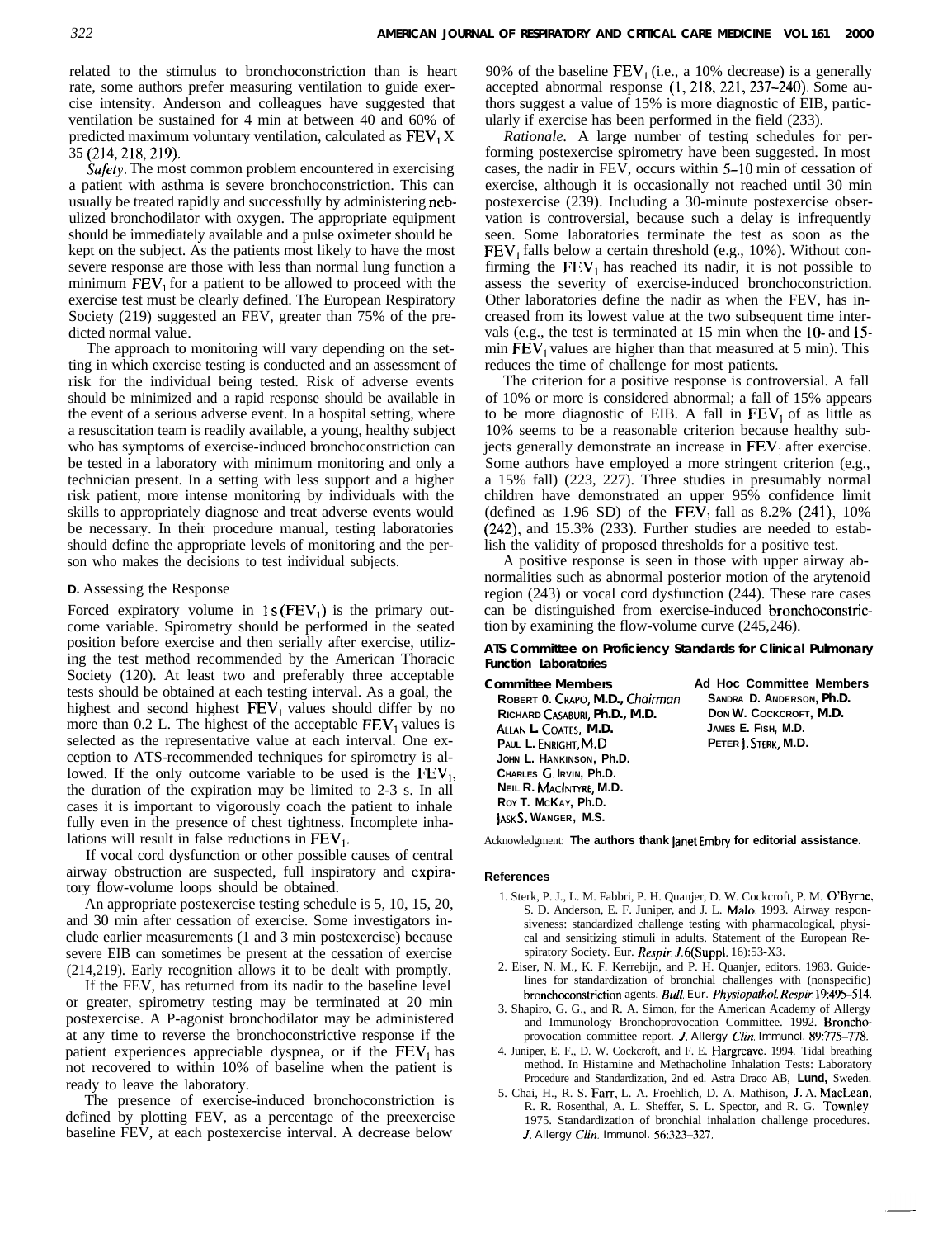#### **American Thoracic Society 323**

- 6. Spector, S. L. 1993. Bronchial provocation tests. In E. B. Weiss and M. Stein, editors. Bronchial Asthma: Mechanisms and Therapeutics, 3rd ed. Little, Brown, & Company, Boston.
- 7. Cockcroft, D. W., and F. E. Hargreave. 1991. Airways hyperresponsiveness: definition, measurement and clinical relevance. In M. A. Kaliner, P. J. Barnes, and C. G. A. Persson, editors. Asthma: Its Pathology and Treatment. Marcel Dekker, New York.
- 8. Fish, J. E. 1993. Bronchial challenge testing. In E. Middleton, editor. Allergy: Principles and Practice, 4th ed. Mosby-Year Book, St. Louis, MO.
- 9. Postma, D. S., and H. A. Kerstjens. 1998. Characteristics of airway hyperresponsiveness in asthma and chronic obstructive pulmonary disease. **Am. J. Respir.** Crit. Cure Med. 158(Suppl.):S187-S192.
- 10. Perpina, M., C. Pelhcer, A. deDiego, L. Compte, and V. Macian. 1993. Diagnostic value of the bronchial provocation test with methacholine in asthma: Bayesian analysis approach. Chesr 104:149-154.
- 11. Dales, R. E., F. Nunes. D. Partyka, and P. Ernst. 1988. Clinical prediction of airways hyperresponsiveness. *Chest* 5:984-986.
- 12. Ramsdell, J. W., F. J. Nachtwey, and K. M. Moser. 1982. Bronchial hyperactivity in chronic obstructive bronchitis. *Am. Rev. Respir. Dis.* 126X29-832.
- 13. Du Toit, J. I., A. J. Woolcock, C. M. Salome, R. Sundrum, and J. L. Black. 1986. Characteristics of bronchial hyperresponsiveness in smokers with chronic air-flow limitation. **Am. Rev.** Respir. *Dis*. 134:498-501.
- 14. Yan, K., C. M. Salome, and A. J. Woolcock. 1985. Prevalence and nature of bronchial hyperresponsiveness in subjects with chronic obstructive pulmonary disease. **Am. Rev.** Respir. *Dis.* 132:25-29.
- 15. Juniper, E. F., P. A. Frith, and F. E. Hargreave. 1981. Airways responsiveness to histamine and methacholine: relationship to minimum treatment to control symptoms of asthma. **Thorax** 36:575-579.
- *16.* Murry, A. B., A. C. Ferguson, and B. Morrison. 1981. Airway responsiveness to histamine as a test for overall severity of asthma in children. *J. Allergy Clin. Immunol. 6X:1* 19-124.
- 17. Kraan, J., G. H. Koeter, T. W. van der Mark, H. J. Sluiter, and K. de Vries. 19X5. Changes in bronchial hyperreactivity induced by 4 weeks of treatment with antiasthmatic drugs in patients with allergic asthma: a comparison between budesonide and terbutaline. *J. Allergy Clin. Immunol.* 76:628-636.
- 18. Kerrebijn, K. F., E. E. van Essen-Zandvliet, and H. J. Neijens. 1987. Effect of long-term treatment with inhaled corticosteroids and betaagonists on the bronchial responsiveness in children with asthma. *J. Allergy Clin. Immunol. 79653-659.*
- 19. Dinh Xuan, A. T., and A. Lockhart. 1991. Use of nonspecific bronchial challenges in the assessment of anti-asthmatic drugs. *Eur. Respir. Rev.* 1: *19-24.*
- *20.* Crimi, N., F. Palermo, R. Oliveri, R. Polosa, I. Settinieri, and A. Mistretta. 1992. Protective effects of inhaled ipratropium bromide on bronchoconstriction induced by adenosine and methacholine in asthma. *Eur. Respir. J.* 5:560-565.
- *21.* Laitinen, L. A., A. Laitinen, and T. Haahtela. 1992. A comparative study of the effects of an inhaled corticosteroid, budesonide, and a beta 2-agonist. terbutaline, on airway inflammation in newly diagnosed asthma: a randomized, double-blind, parallel-group controlled trial. *J. Allergy Clin. Immunol.* 90:32-42.
- *22.* Van Essen-Zandvliet, E. E., M. D. Hughes, H. J. Waalkens, E. J. Duiverman, S. J. Pocock, and K. F. Kerrebijn. 1992. Effects of 22 months of treatment with inhaled corticosteroids and or beta-2-agonists on lung function, airway responsiveness, and symptoms in children with asthma. *Am. Rev. Respir. Dis. 146:547-554.*
- 23. Rabe. K. F., R. Jorres, D. Nowak, N. Behr, and H. Magnussen. 1993. Comparison of the effects of salmeterol and formoterol on airway tone and responsiveness over 24 hours in bronchial asthma. *Am. Rev. Respir. Dis. 147:143&1441.*
- *24.* Prieto, L., J. M. Berto. V. Gutierrez, and C. Tornero. 1994. Effect of inhaled budesonide on seasonal changes in sensitivity and maximal response to methacholine in pollen-sensitive asthmatic subjects. *Eur. Respir. 1. 7: 1 X45-* 1 *X5* 1.
- 25. Cockcroft, D. W., V. A. Swystun, and R. Bhagat. 1995. Interaction of inhaled  $\beta_2$  agonist and inhaled corticosteroid on airway responsiveness to allergen and methacholine. *Am. J. Respir. Crif. Care Med. 152:* 148551489.
- *26.* Sent, J. K.. L. N. A. Willems, E. H. Bel, J. H. J. M. van Krieken, J. P. vandenBroucke, P. J. Sterk. and the AMPUL Study Group. 1999. Clinical control and histopathologic outcome of asthma when using airway hyperresponsiveness as an additional guide to long-term treatment. *Am. J. Respir. Crit. Care Med.* 159:1043-1051.
- 27. Martin, R. J., J. S. Wanger, C. G. Irvin, B. B. Bartelson, R. M. Cherni-

ack, and the Asthma Clinical Research Network (ACRN). 1997. Methacholine challenge testing: safety of low starting FEV,. *Chest* 112:53-56.

- 28. Tashkin, D. P., M. D. Altose, E. R. Bleecker, J. E. Connett, R. E. Kanner, W. W. Lee, R. Wise, and the Lung Health Research Group. 1992. The Lung Health Study: airway responsiveness to inhaled methacholine in smokers with mild to moderate airflow limitation. *Am. Rev. Respir. Dis. 145:301-310.*
- *29.* Scott, G. C., and S. R. Braun. 1991. A survey of the current use and methods of analysis of bronchoprovocational challenges. *Chest 1(X1:322- 328.*
- **30.** National Asthma Education and Prevention Program. 1997. Expert Panel Report 2: Guidelines for the Diagnosis and Management of Asthma. U.S. Government Printing Office, Washington, DC. NHLBI Publication No. 97-405 1.
- 31. Rodriquez-Roisin, R., A. Ferrer, D. Navajas, A. G. Agusti. P. D. Wagner, and J. Roca. 1991. Ventilation-perfusion mismatch after methacholine challenge in patients with mild bronchial asthma. *Am. Rev. Respir. Dis. 144:X8-94.*
- 32. Roca, J., and R. Rodriguez-Roisin. 1992. Editorial: asthma. allergen challenge and gas exchange. *Eur. Respir. J. 5:1171-l 172.*
- *33.* Goldman, M. D., M. Mathieu, J. M. Montely, R. Goldberg, J. M. Fry. J. L. Bernard, and R. Sartene. 1995. lnspiratory fall in systolic pressure in normal and asthmatic subjects. **Am. J. Respir.** Crit. Care Med. 151:743-750.
- 34. Stewart, I. C., A. Parker, J. R. Catterall, N. J. Douglas, and D. C. Flenley. 1989. Effect of bronchial challenge on breathing patterns and arterial oxygenation in stable asthma. *Chest 95:65-70.*
- *35.* Fields, C. L., R. P. Byrd, M. A. Ossorio, T. M. Roy, M. J. Michaels, and R. L. Vogel. 1993. Cardiac arrhythmias during performance of the flow-volume loop. *Chest* 103:1006-1009.
- 36. Enright, P. L., M. D. Lebowitz, and D. W. Cockcroft. 1904. Physiologic measures: pulmonary function tests. Asthma outcome. **Am. J. Respir.** *Crif. Care Med.* 149:S9-S18.
- 37. Weiss, S. T., I. B. Tager, J. W. Weiss, A. Munoz, F. E. Speizer. and R. H. Ingram. 1984. Airways responsiveness in a population sample of adults and children. *Am. Rev. Respir. Dis. 129X98-902.*
- *38.* Rijcken, B., J. P. Schouten, S. T. Weiss, F. E. Speizer. and R. van der Lende. 1988. The relationship between airway responsiveness to histamine and pulmonary function level in a random population sample. **Am. Rev. Respir.** *Dis*. 137:826-832.
- *39.* Baake, P. S., V. Baste, and A. Gulsvik. 1991. Bronchial responsiveness in a Norwegian community. **Am. Rev. Respir.** Dis.143:317-322.
- *40.* Peat, J. K., C. M. Salome, and W. Xuan. 1996. On adjusting measurements of airway responsiveness for lung size and airway caliber. *Am. J. Respir. Crit. Care Med.* 154:870-875.
- *41.* Kremer, A. M., T. M. Pal, M. Oldenziel, M. Kerkhof, J. G. R. de Monchy, and B. Rijcken. 1995. Use and safety of a shortened histamine challenge test in an occupational study. *Eur. Respir. J. 5:737-741.*
- 42. Thompson, N. C., P. O'Byrne, and F. E. Hargreave. 1983. Prolonged asthmatic responses to inhaled methacholine. *J. Allergy Clin. Immunol. 71~357-362.*
- *43.* Seatta, M., A. Di Stefano, G. Turato, R. De Caro, D. Bordignon, S. T. Holgate, and L. M. Fabbri. 1995. Fatal asthma attack during an inhalation challenge with ultrasonically nebulized distilled water. *J. Allergy Clin. Immunol. 95:1285-3287.*
- 44. Lundgren, R., M. Söderberg, L. Rosenhall. and E. Norman. 1992. Case report: development of increased airway responsiveness in two nurses performing methacholine and histamine challenge tests. *Allergy* 47:188-189.
- 45. Ahrens, R. C., A. C. Bonham, G. A. Maxwell, and M. M. Weinberger. 1984. A method for comparing the peak intensity and duration of action of aerosolized bronchodilators using bronchoprovocation with methacholine. **Am. Rev. Respir.** Dis.129:903-906.
- 46. Greenspon, L. W., and W. L. Morrissey. 1986. Factors that contribute to inhibition of methacholine-induced bronchoconstriction. *Am. Rev. Respir. Dis.* 133:735-739.
- *47.* Wilson, N. M., S. Green, C. Coe, and P. J. Barnes. 1987. Duration of protection by oxitropium bromide against cholinergic challenge, Eur. *J. Respir. Dis.* 71:455-458.
- *48.* Derom, E. Y., R. A. Pauwels, and M. E. F. Van Der Straeten. 1902. The effect of inhaled salmeterol on methacholine responsiveness in subjects with asthma up to 12 hours. *J. Allergy Clin. Immunol.* 89:811-815.
- 49. Cockcroft, D. W., and V. A. Swystun. 1997. Effect of single doses of S-salbutamol, R-salbutamol, racemic salbutamol. and placebo on the airway response to methacholine. *Thorax* 52:845-848.
- *50.* McWilliams, B. C., R. Menendez, H. W. Kelley. and J. Howick. 19X4.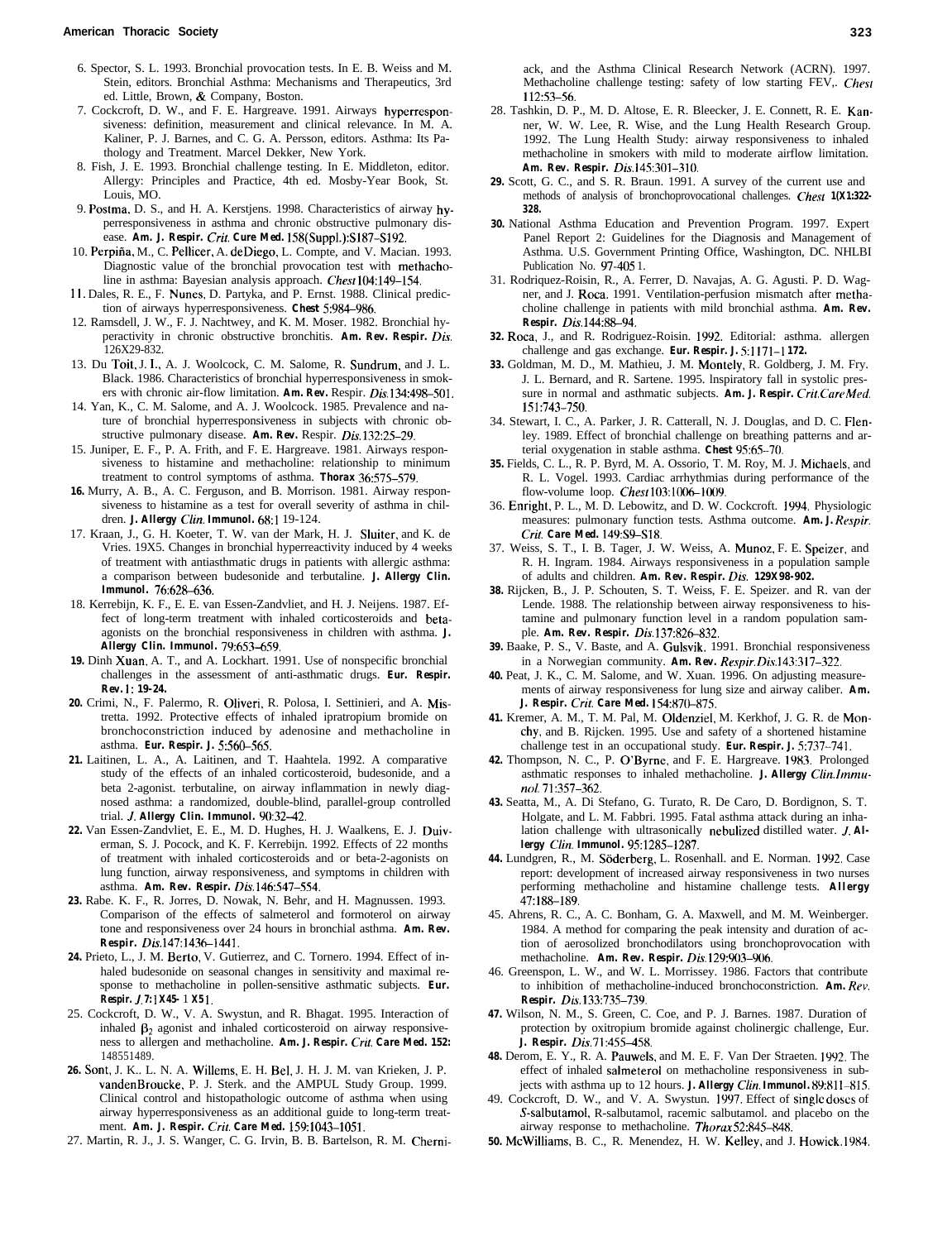Effects of theophylline on inhaled methacholine and histamine in asthmatic children. **Am. Rev. Respir.** Dis.130:193-197.

- 51. Magnussen, H., G. Reuss, and R. Jorres. 1987. Theophylline has a doserelated effect on the airway response to inhaled histamine and methacholine in asthmatics. *Am. Rev.* Respir. *Dis.* 136:1163-1167.
- 52. Henderson, J. C., F. O'Connell, and R. W. Fuller. 1993. Decrease of histamine induced bronchoconstriction by caffeine in mild asthma. Thorax 48:824-826.
- 53. Juniper, E. F., P. A. Kline, M. A. Vanzieleghem, E. H. Ramsdale, P. M. O'Byrne, and F. E. Hargreave. 1990. Effect of long-term treatment with an inhaled corticosteroid (budesonide) on airway hyperresponsiveness and clinical asthma in nonsteroid-dependent asthmatics. *Am. Rev. Respir. Dis. 142:832-836.*
- *54.* Freezer, N. J., H. Croasdell, 1. J. M. Doull, and S. T. Holgate. 1995. Effect of regular inhaled beclomethasone on exercise and methacholine airway responses in school children with recurrent wheeze. Eur. *Respir. J.8:1488-1493.*
- *55.* Lemiere, C., A. Cartier, J. Dolovich, M. Chan-Yeung, L. Grammar, H. Ghezzo, J. L'Archeveque, and J. L. Malo. 1996. Outcome of specific bronchial responsiveness to occupational agents after removal from exposure. *Am. J. Respir. Crit. Care Med. 154:329-333.*
- *56.* Merget, R., M. Reineke, A. Rueckmann, E. M. Bergmann, and G. Schultze-Werninghaus. 1994. Nonspecific and specific bronchial responsiveness in occupational asthma caused by platinum salts after allergen avoidance. *Am. J. Respir. Crit. Care* Med. 150:1146-1149.
- 57. Empey, D. W., L. A. Laitinen, L. Jacobs, W. M. Gold, and J. A. Nadel. 1976. Mechanisms of bronchial hyperreactivity in normal subjects after upper respiratory tract infection. *Am. Rev. Respir. Dis.* 113131-139.
- 58. Cheung, D., E. C. Dick, M. C. Timmers, E. P. A. deKlerk, W. J. M. Spaan, and P. J. Sterk. 1995. Rhinovirus inhalation causes long-lasting excessive airway narrowing in response to methacholine in asthmatic subjects in vivo. Am. J. Respir. Crit. Care Med. 152:1490-1496.
- 59. Kreit, J. W., K. B. Gross, T. B. Moore, T. J. Lorenzen, J. D'Arcy, and W. L. Eschenbacher. 1989. Ozone-induced changes in pulmonary function and bronchial hyperresponsiveness in asthmatics. *J. Appl. Physiol. 6612 17-222.*
- *60.* Jensen, E. J., R. Dahl, and F. Steffensen. 1998. Bronchial reactivity to cigarette smoke in smokers: repeatability, relationship to methacholine reactivity, smoking, and atopy. *Eur. Respir. J. 11:670-676.*
- *61.* Malo, J. L., A. Cartier, L. P. Boulet, J. L'Archeveque, F. Saint-Denis, L. Bherer, and J. P. Courteau. 1994. Bronchial hyperresponsiveness can improve while spirometry plateaus two to three years after repeated exposure to chlorine causing respiratory symptoms. *Am. J. Respir. Crit. Care Med.* 150:1142-l 145.
- 62. Little, J. W., W. J. Hall, R. G. Douglas, G. S. Mudholkar, D. M. Speers, and K. Patel. 1978. Airway hyperreactivity and peripheral airway dysfunction in influenza A infection. *Am. Rev. Respir. Dis.* 118: 295-303.
- 63. Annesi, I., M.-P. Oryszczyn, F. Neukirch, E. Oroven-Frija, M. Korobaeff, and F. Kauffmann. 1992. Relationship of upper airways disorders [rhinitis] to FEV, and bronchial hyperresponsiveness in an epidemiological study. *Eur. Respir. J. 5:1104-l* 110.
- 64. Prieto, J. L., V. Gutierrez, J. M. Berto, and B. Camps. 1996. Sensitivity and maximal response to methacholine in perennial and seasonal allergic rhinitis. *Clin. Exp. Allergy 26:61-67.*
- 65. Woenne, R., M. Kattan, R. P. Orange, and H. Levison. 1978. Bronchial hyperreactivity to histamine and methacholine in asthmatic children after inhalation of SCH 1000 and chlorpheniramine maleate. J. Al*lergy Clin. Immunol.* 62:119-124.
- 66. Juniper, E. F., P. A. Kline, R. S. Roberts, F. E. Hargreave, and E. E. Daniel. 1987. Airway responsiveness to methacholine during the natural menstrual cycle and the effect of oral contraceptives. *Am. Rev. Respir. Dis. 135:1039-1042.*
- *67.* Duval, N. J., K. M. Lahren, and K. M. O'Neil. 1994. Effect of influenza vaccine on bronchoprovocation testing in normal subjects. Chest 106: 750-752.
- 68. Sherman, C. B., D. G. Kern, R. W. Corwin, and B. Andrus. 1994. A clinical and structural comparison of industrial methacholine and Provocholine. Chest 105:1095-1097.
- 69. Hayes, R. D., J. R. Beach, D. M. Rutherford, and M. R. Sim. 1998. Stability of methacholine chloride solutions under different storage conditions over a 9 month period. Eur. Respir. J. 11:946-948.
- 70. Rosenfeld, J., E. F. Juniper, and F. E. Hargreave. 1984. Gas chromatographic determination of methacholine chloride in pharmaceutical preparations. *J. Chromafogr. 287:433-437.*
- *71.* Watson, B. L., R. A. Cormier, and R. J. Harbeck. 1998. Effect of pH on the stability of methacholine chloride in solution. **Respir. Med. 92:588-592**.
- *72.* Pratter, M. R., T. F. Woodman, R. S. Irwin, and B. Johnson. 1982. Stability of stored methacholine chloride solutions: clinically useful information. *Am. Rev. Respir. Dis.* 126:717-719.
- 73. Bhagat, R. G., and M. M. Grunstein. 1984. Comparison of responsiveness to methacholine, histamine, and exercise in subgroups of asthmatic children. *Am. Rev. Respir. Dis.* 129:221-224.
- *74.* Toelle, B. G., J. K. Peat, C. M. Salome, J. Crane, D. McMillan, J. Dermand, W. D'Souza, and A. J. Woolcock. 1994. Comparison of two epidemiological protocols for measuring airway responsiveness and allergic sensitivity in adults. **Eur. Respir. J.** 7:1798-1804.
- *75.* Juniper, E. F., P. A. Frith, C. Dunnett, D. W. Cockcroft. and F. E. Hargreave. 197X. Reproducibility and comparison of responses to inhaled histamine and methacholine. *Thorax 33:705-710.*
- *76.* Chatham, M., E. R. Bleecker. P. L. Smith. R. R. Rosenthal, P. Mason. and P. S. Norman. 1982. A comparison of histamine, methacholine, and exercise airway reactivity in normal and asthmatic subjects. *Am. Rev. Respir. Dis. 126235-240.*
- *77.* Higgins, B. G., J. R. Britton, S. Chinn, T. D. Jones, A. S. Vathenen, P. G. J. Burney, and A. E. Tattersfield. 1988. Comparison of histamine and methacholine for use in bronchial challenge tests in community studies. **Thorax** 43:605-610.
- *78.* MacDonald, N. C., C. K. Whitmore. M. C. Makoid, and J. Cobby. 1981. Stability of methacholine chloride in bronchial provocation test solutions. *Am. J. Hosp. Pharmacy* 38:868-871.
- *79.* Kongerud, J., V. Soyseth, and B. Johansen. 1989. Room temperature influences output from the Wright jet nebulizer. **Eur. Respir. J.** 2:681-684.
- *80.* Rosenthal, R. R. 1989. Approved methodology for methacholine challenge. *Allergy Proc.* 10:301-310.
- 81. Ryan, G., M. B. Dolovich, R. S. Roberts, P. A. Frith, E. F. Juniper, F. E. Hargreave, and M. T. Newhouse. 1981. Standardization of inhalation provocation tests: two techniques of aerosol generation and inhalation compared. *Am. Rev. Respir. Dis.* 123:195-199.
- 82. Yan, K., C. Salome, and A. J. Woolcock. 1983. Rapid method for measurement of bronchial responsiveness. **Thorax** 38:760-765.
- *83.* Cockcroft, D. W., D. N. Killian, J. J. Mellon, and F. E. Hargreave. 1977. Bronchial reactivity to inhaled histamine: a method and clinical survey. *Clin. Allergy* 7:235-243.
- 84. Beaupre, A., and J. L. Malo. 1979. Comparison of histamine bronchial challenges with the Wright nebulizer and the dosimeter. *Clin. Allergy* 9:575-583.
- 85. Britton, J., A. Mortagy, and A. E. Tattersfield. 1986. Histamine challenge testing: comparison of three methods. *Thorax 41:128-132.*
- *86.* Bennett, J. B., and R. J. Davies. 1987. A comparison of histamine and methacholine bronchial challenges using the DeVilbiss 646 nebulizer and the Rosenthal-French dosimeter. *Br. J. Dis. Chest* X1:252-259.
- *87.* Knox, A. J., A. Wisniewski, S. Cooper, and A. E. Tattersfield. 1991. A comparison of the Yan and a dosimeter method for methacholine challenge in experienced and inexperienced subjects. Eur. *Rrspir. J. 4497-502.*
- *88.* Peat, J. K., C. M. Salome, A. Bauman, B. G. Toelle, S. L. Wachinger, and A. J. Woolcock. 1991. Repeatability of histamine bronchial challenge and comparability with methacholine bronchial challenge in a population of Australian schoolchildren. **Am. Rev. Respir.** Dis. 144:338-343.
- *89.* Hargreave, F. E., G. Ryan, N. C. Thomson, P. M. O'Byrne, K. Latimer, E. F. Juniper, and J. Dolovich. 1981. Bronchial responsiveness to histamine or methacholine in asthma: measurement and clinical significance [Review]. *J. Allergy Clin. Immunol. 68:347-355.*
- *90.* Juniper, E. F., M. Syty-Golda, and F. E. Hargreave. 1984. Histamine inhalation tests: inhalation of aerosol via a facemask versus a valve box with mouthpiece. Thorax 39556557.
- 91. Parker, C. D., R. E. Bilbo, and C. E. Reed. 1965. Methacholine aerosol as test for bronchial asthma. **Arch. Intern. Med.** 115:452-458.
- 92. Chatham, M., E. R. Bleecker, P. Norman, P. L. Smith, and P. Mason. 1982. A screening test for airways reactivity. An abbreviated methacholine inhalation challenge. Chest 8215-I 8.
- 93. Schmidt, L. E., P. S. Thorne, J. L. Watt, and D. A. Schwartz. 1992. Is an abbreviated bronchial challenge with histamine valid? *Chest* 101:141-145.
- 94. Sovijarvi, A. *R.* A., L. P. Malmberg. K. Reinkainen, P. Rytila. and H. Poppius. 1993. A rapid dosimetric method with controlled tidal breathing for histamine challenge: repeatability and distribution of bronchial reactivity in a clinjcal material. Chest 104:164-170.
- 95. Jorres, R. A., D. Nowak, D. Kirsten, L. Gronke, and H. Magnussen. 1997. A short protocol for methacholine testing adapted to the Rosenthal-Chai dosimeter technique. Chest 11 I :866-869.
- 96. LeSouef, P. N., M. R. Sears, and D. Sherril. 1995. The effect of size and age of subject on airway responsiveness in children. *Am. J. Respir. Crit. Care Med.* 152:576-579.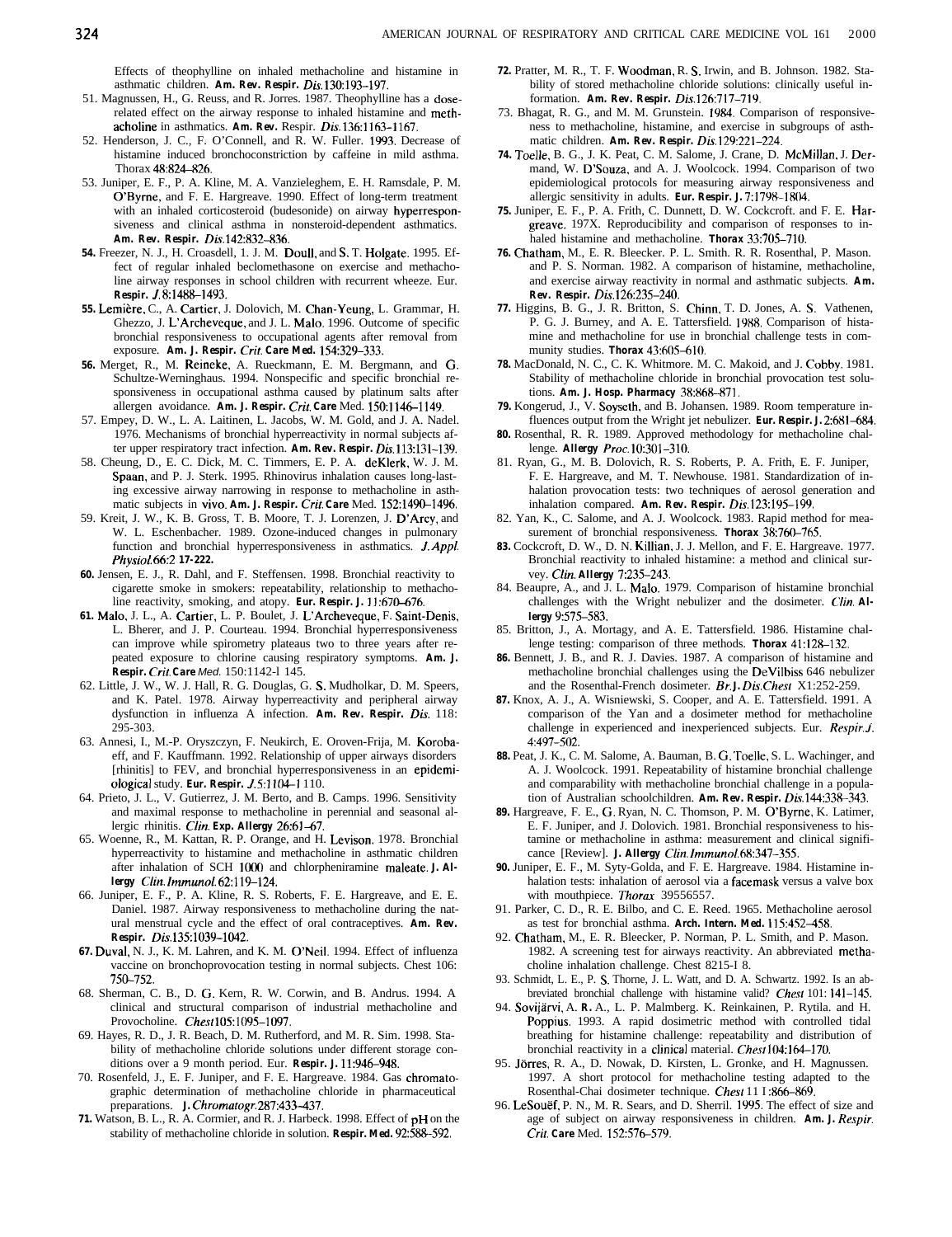- 97. Laube, B. L.. P. S. Norman, and G. K. Adams. 1992. The effect of aerosol distribution on airway responsiveness to inhaled methacholine in patients with asthma. J. *Allergy Clin. Immunol. 89:510-518.*
- *98.* Ruffin, R. E., M. B. Dolovich, R. K. Wolffe, and M. T. Newhouse. 1978. The effects of preferential deposition of histamine in the human airway. *Am. Rev. Respir. Dis.* 117:485-492.
- 99. Cockcroft. D. W., B. A. Berscheid, and K. Y. Murdock. 1983. Measurement of responsiveness to inhaled histamine using  $FEV<sub>1</sub>$ : comparison of PC-20 and threshold. *Thorax 38:523-526.*
- *100.* Connolly, M. J., A. J. Avery, E. H. Walters, and D. J. Hendrick. 1988. The use of sequential doses of inhaled histamine in the measurement of bronchial responsiveness: cumulative effect and distortion produced by shortening the protocol. J. Allergy Clin. Immunol. 82:863-868.
- 101. Wanger, J., and C. G. Irvin. 1998. Responses to diluent inhalation in clinical methacholine challenges (abstract). *Am. J. Respir. Crit. Care Med.* 157(Suppl.):A672.
- 102. Loffert, D. T., D. Ikle, and H. S. Nelson. 1994. A comparison of commercial jet nebulizers. Chest 106:1788-1792.
- 103. Smith, L., and E. R. McFadden. 1995. Bronchial hyperreactivity revisited. **Ann. Allergy Asthma Immunol.** 74:454-469.
- 104. Ryan. G., M. B. Dolovich, G. Obminski, D. W. Cockcroft, E. Juniper, F. E. Hargreave, and M. T. Newhouse. 1981. Standardization of inhalation provocation tests: influence of nebulizer output, particle size, and method of inhalation. J. *Allergy Clin. Immunol. 67:156-161.*
- *105.* Ward, R. J., D. W. Reid, R. F. Leonard, D. P. Johns, and E. H. Walters. 1908. Nebulizer calibration using lithium chloride: an accurate, reproducible and user-friendly method. *Eur. Respir. J.* 11:937-941.
- 106. Massey, D. G., D. Miyauchi, and G. F. Massey. 1982. Nebulizer function. *Bull. Eur. Physiopathol. Respir.* 18:665-671.
- 107. Hollie, M. C., R. A. Malone, R. M. Skufca, and H. S. Nelson. 1991. Extreme variability in aerosol output of the DeVilbiss 646 jet nebulizer. *Chesr* 100: 1339-l 344.
- 108. Mercer, T. T.. R. F. Goddard, and R. L. Flores. 1969. Effect of auxiliary air flow on the output characteristics of compressed-air nebulizers. **Ann. Allergy 27:21 1-217.**
- 1OY. Merkus, P. J. F. M., E. E. M. van Essen-Zandvliet, E. Parlevliet, G. Borsboom, P. J. Sterk, K. F. Kerrebijn, and P. H. Quanjer. 1992. Changes of nebulizer output over the years. Eur. *Respir. J. 5488-491.*
- *110.* Nieminen, M. M.. H. Holli, A. Lahdensuo, A. Muittari, and J. Karvonen. 19X7. Aerosol deposition in automatic dosimeter nebulizer. *Eur. J. Respir.* Dis. 71:145-152.
- 111. Ferron, G. A., K. F. Kerrebijn, and J. Weber. 1976. Properties of aerosols produced with three nebulizers. *Am. Rev. Respir. Dir. 114899-908.*
- 112. Sterk, P. J.. A. Plomp, J. F. van de Vate, and P. H. Quanjer. 1984. Physical properties of aerosols produced by several jet and ultrasonic nebulizers. Bull. *Eur. Physiopathol. Respir. 20:65-72.*
- 113. Arossa. W., F. Quagliotti, M. Sala, S. Spinaci, and G. DeCandussio. 1984. Different performance of two commercial nebulizers. *Respiration 46:* 12X-l 32.
- 114. Dennis, J. H., A. J. Avery, E. H. Walters, and D. J. Hendrick. 1992. Calibration of aerosol output from the Mefar dosimeter: implications for epidemiological studies. *Eur. Respir. J.* 5:1279-1282.
- 115. Dolovich. M. B. 1985. Technical factors influencing response to challenge aerosols. In F. E. Hargreave and A. J. Woolcock, editors. Airway Responsiveness: Measurement and Interpretation. Astra Pharmaceuticals, Mississauga, ON, Canada.
- 116. Asher. M. I., J. M. Bertrand, P. H. Beaudry, and A. L. Coates. 1983. Histamine inhalation challenge in children-a comparison of two methods. *Ann. Allergy 50:389-392.*
- 117. Clay, M. M.. D. Pavia, S. P. Newman, T. Lennard-Jones, and S. W. Clarke. 1983. Assessment of jet nebulizers for lung aerosol therapy. *Lancrt* 2:5Y2-5Y4.
- 118. Newman, S. P., P. G. D. Pellow, M. M. Clay, and S. W. Clarke. 1985. Evaluation of jet nebulizers for use with gentamicin solution, **Thorax** *40:671-676.*
- 119. Brannan, J. D., P. Subbarao, B. Ho, S. D. Anderson, H.-K. Chan, and A. L. Coates. 1999. Inhaled mannitol identifies methacholine responsive children with current asthma (abstract). Am. *J. Respir. Crit. Care Med.* 159:A911
- 120. American Thoracic Society. 1995. Standardization of spirometry: 1994 update. Am. *J. Respir. Crit. Care Med.* 152:1107-l 136.
- 121. Christopher, K. L., R. P. Wood, R. C. Eckert, F. B. Blager, R. A. Raney, and J. F. Souhrada. 1983. Vocal-cord dysfunction presenting as asthma. N. *Engl. J. Med.* 308:1566-1570.
- 122. Goldman, J., and M. Muers. 1991. Vocal cord dysfunction and wheezing. *Thorax 46:401-404.*
- *123.* Bucca, C., G. Rolla, I. Brussino, V. DeRose, and M. Bugiani. 1995. Are

asthma-like symptoms due to bronchial or extrathoracic airway dysfunction? *Lancet 346:791-795.*

- *124.* Newman, K. B., U. G. Mason, and K. B. Schmaling. 1995. Clinical features of vocal cord dysfunction. *Am. J. Respir. Crit. Care* Med. 152: 1382-1386.
- 125. Cockcroft, D. W., and B. A. Berscheid. 1983. Measurement of responsiveness to inhaled histamine: comparison of FEV, and sGaw. Ann. *Allergy* 51 x374-377.
- 126. Habib, M. P., P. D. Pare, and L. A. Engel. 1979. Variability of airways response to inhaled histamine in normal subjects. *J. Appl. Physiol. Respir. Environ. Exercise Physiol. 47:51-58.*
- 127. Michoud, M. C., H. Ghezzo, and R. Amyot. 1982. A comparison of pulmonary function tests used for bronchial challenges. *Bull. Eur. Physiopathol.* Respir. 18:609-621.
- *128.* Greenspon, L. W., and E. Gracely. 1992. A discriminant analysis applied to methacholine bronchoprovocation testing improves classification of patients as normal, asthma or COPD. *Chest* 102:1419-1425.
- 129. Goldstein. M. F.. S. M. Pacana. D. J. Dvorin. and E. H. Dunsky. 1994. Retrospective'analyses of methacholine inhalation challenges. *Chesr* 105:1082-1088.
- 130. Kirby, J. G., E. F. Juniper, F. E. Gargreave, and N. Zamel. 1986. Total lung capacity does not change during methacholine-stimulated airway narrowing. *J. Appl. Physiol.* 61:2144-2147.
- 131. Wasserman, K., G. Pothoff, J. Bahra, and H. H. Hilger. 1992. Reversible volume changes of trapped gas in nonspecific bronchoprovocation tests. *Chest* 101:970-975.
- 132. Moore, B. J., L. M. Vergurgt, G. G. King, and P. D. Pare. 1997. The effect of deep aspiration on methacholine dose-response curves in normal subjects. *Am. J. Respir. Crit. Care* Med. 156:1278-1281.
- 133. van Broekhoven, P., W. C. Hop, E. Rasser. J. C. de Jongste, and K. F. Kerrebijn. 1991. Comparison of  $FEV<sub>1</sub>$  and transcutaneous oxygen tension in the measurement of airways responsiveness to methacholine. *Pediatr. Pulmonol.* 11:254-258.
- 134. Phagoo, S. B., N. M. Wilson, and M. Silverman. 1992. Repeatability of methacholine challenge in asthmatic children measured by changes in transcutaneous oxygen tension. *Thorax 47:804-808.*
- *135.* Fontana, G., S. Cardellicchio, G. Camiciottoli, P. Panuccio, and V. Boddi. 1993. Changes in transcutaneous oxygen partial pressure as an index of response to inhaled methacholine in asthmatic patients. *Chesr* 103:1375-1380.
- 136. Wilson, N. M., P. Bridge, S. B. Phagoo, and M. Silverman. 1995. The measurement of methacholine responsiveness in 5 year old children: three methods compared. *Eur. Respir. J.* 8:364-370.
- 137. Klug, B., and H. Bisgaard. 1996. Measurement of lung function in awake 2-4 year old asthmatic children during methacholine challenge and acute asthma: a comparison of the impulse oscillation technique. the interrupter technique and transcutaneous measurement versus whole-bodv olethvsmoerauh. *Pediatr. Pulmonol. 21:290-300.*
- 138. Dal Negro, R., and L. Allegra. 1989. Blood gas changes during and after nonspecific airway challenge in asthmatic and normal patients. *J. Appl. Physiol. 67:2627-2630.*
- *139.* Parham, W. M., R. H. Shepard, P. S. Norman, and J. E. Fish. 1983. Analysis of the time course and magnitude of lung inflation effects on airway zone: relation to airway reactivity. *Am. Rev. Respir. Dis. 128:240-245.*
- *140.* Malmberg, P., K. Larsson, B. M. Sundblad, and W. Zhiping. 1993. Importance of the time interval between FEV, measurements in a methacholine provocation test. Eur. Respir. J. 6:680-686.
- 141. Pellegrino, R., P. J. Sterk, J. K. Sent, and V. Brusasco. 1998. Assessing the effect of deep inhalation on airway calibre: a novel approach to lung function in bronchial asthma and COPD. **Eur. Respir.** *J*.12:1219-1227.
- 142. Wheatley, J. R., P. D. Pare, and L. A. Engel. 1989. Reversibility of induced bronchoconstriction by deep inspiration in asthmatics and normal subjects. *Eur. Respir. J. 2:331-339.*
- *143.* Skloot, G., S. Permutt, and A. Togias. 1995. Airway responsiveness in asthma: a problem of limited smooth muscle relaxation with inspiration. *J. Clin. Invest. 96:2393-2403.*
- *144.* Fish, J. E., and J. F. Kelley. 1979. Measurements of responsiveness in bronchoprovocation testing. *J. Allergy Clin. Immunol. 64:592-596.*
- *145.* Meltzer, A. A., M. H. Smolensky, G. E. D'Alonzo, R. B. Harrist, and P. H. Scott. 1989. An assessment of peak respiratory flow as a surrogate measurement of FEV, in stable asthmatic children. *Chest* 96:329-333.
- 146. Berube, D., A. Cartier, J. L'Archeveque, H. Ghezzo, and J. L. Malo. 1991. Comparison of peak expiratory flow rate and FEV, in assessing bronchomotor tone after challenges with occupational sensitizers. *Chest* 99:831-836.
- 147. Paggiaro, P. L., G. Moscato, and D. Giannini. 1993. The Italian working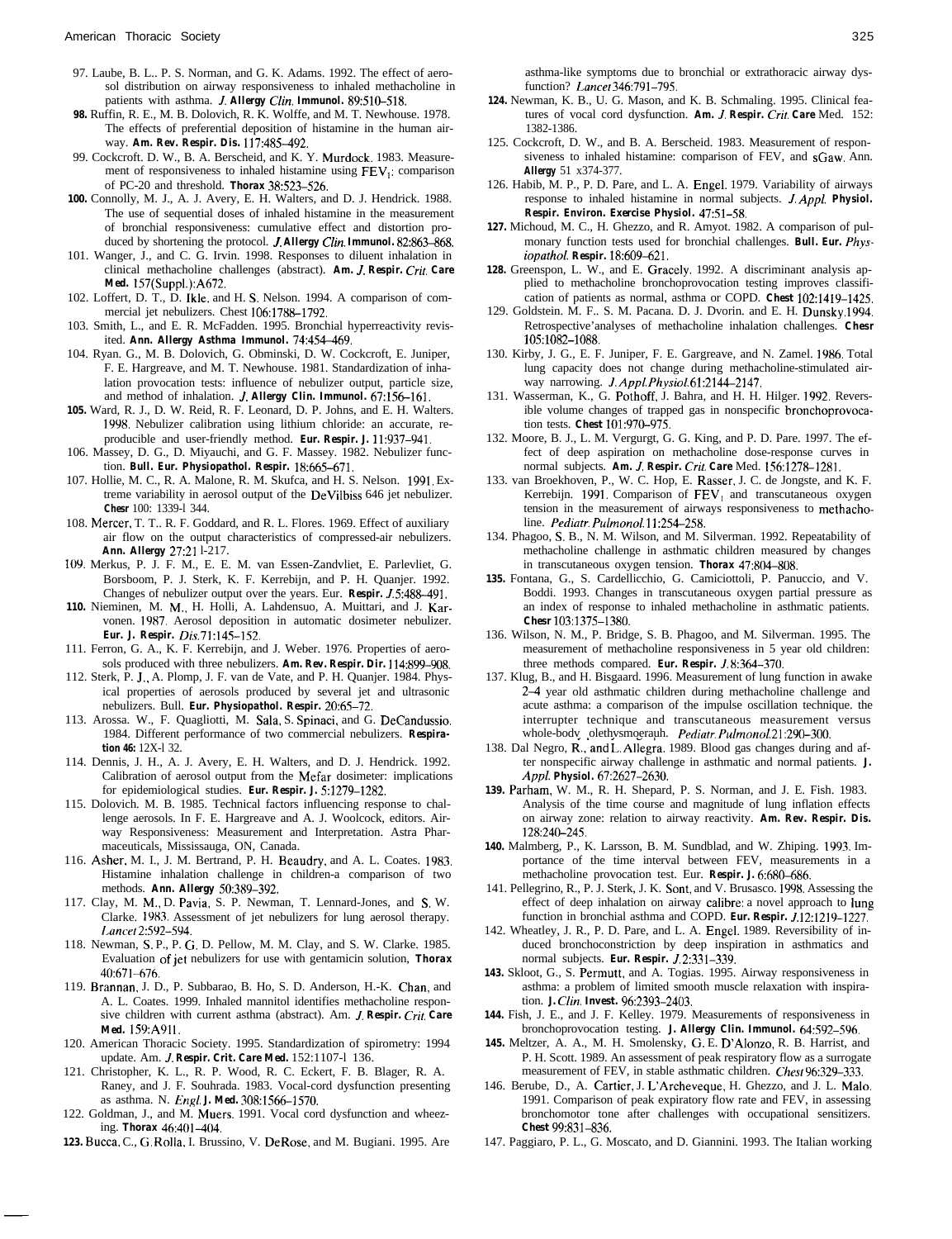group on the use of peak expiratory flow in asthma. *Eur.* Respir. *Rev.* 3:438443.

- 148. Gautrin, D., L. C. D'Aquino, G. Gagnon, J. L. Malo, and A. Cartier. 1994. Comparison between PEF and FEV, in the monitoring of asthmatic subjects at an outpatient clinic. **Chest** 106:1419-1426.
- 149. Gibbons, W. J., A. Sharma. D. Lougheed, and P. T. Macklem. 1996. Detection of excessive bronchoconstriction in asthma. *Am. J.* Respir. Crit. Care Med. 153:582-589.
- 150. Cockcroft, D. W., K. Y. Murdock, and J. J. Mink. 1983. Determination of histamine  $PC_{20}$ : comparison of linear and logarithmic interpolation [Letter]. **Chest** 84:505-506.
- 151. Verlato. G., I. Cerveri, A. Villani, M. Pasquetto, M. Ferrari, F. Fanfulla, E. Zanolin, B. Rijcken, and R. de Marco. 1996. Evaluation of methacholine dose-response curves by linear and exponential mathematical models: goodness of fit and validity of extrapolation. *Eur.* Respir. *J*.9:506-5 11.
- 152. Gilbert, R., and J. H. Auchincloss. 1990. Post-test probability of asthma following methacholine challenge. **Chest 97:562-565.**
- 153. Cockcroft, D. W., K. Y. Murdock, B. A. Berscheid, and B. P. Gore. 1992. Sensitivity and specificity of histamine PC-20 determination in a random selection of young college students. *J. Allergy Clin. Immunol.* 89:23-30.
- 154. Salome, C. M., W. Xuan, E. J. Gray, E. Belooussova, and J. K. Peat. 1997. Perception of airway narrowing in a general population sam**ple.** *Eur.* Respir. J. 10:1052-1058.
- 155. Hopp. R. J., R. G. Townley, R. E. Biven, A. K. Bewtra, and N. M. Nair. 1990. The presence of airway reactivity before the development of asthma. *Am. Rev.* Respir. *Dis.* 141:2-8.
- 156. Jansen, D. F.. W. Timens, J. Kraan, B. Rijcken, and D. S. Postma. 1997. (A)symptomatic bronchial hyper-responsiveness and asthma. *Respir.* Med. 91:121-134.
- 157. Zhong, N. S., R. C. Chen. M. 0. Yang, Z. Y. Wu, J. P. Zheng, and Y. F. Li. 1992. Is asymptomatic bronchial hyperresponsiveness an indication of potential asthma? A two year follow-up of young students with bronchial hyperresponsiveness. *Chest* 102:1104-1109.
- 158. Laprise, C., and L. P. Boulet. 1997. Asymptomatic airway hyperresponsiveness: a three year follow-up. *Am. J. Respir. Crif. Care Med. 1%x403- 409.*
- *159.* Woolcock, A. J.. J. K. Peat, C. M. Salome, K. Yan, S. D. Anderson, R. E. Schoeffel, G. McCowage, and T. Killalea. 1987. Prevalence of bronchial hyperresponsiveness and asthma in a rural adult population. *Thorax 42:361-368.*
- 160. Josephs, L. K., I. Gregg, M. A. Mullee, and S. T. Holgate. 1989. Nonspecific bronchial reactivity and its relationship to the clinical expression of asthma: a longitudinal study. **Am. Rev. Respir.** Dis. 140:350-357.
- 161. Chhabra, S. K.. S. N. Gaur, and A. K. Khanna. 1989. Clinical significance of nonspecific bronchial hyperresponsiveness in asthma. Chest 96:596-600.
- 162. Avital. A.. N. Noviski, E. Bar-Yishay, C. Springer, M. Levy, and S. Godfrey. 1991. Nonspecific bronchial reactivity in asthmatic children depends on severity but not on age. **Am. Rev. Respir.** Dis.144:36-38.
- 163. Ulrik, C. S. 1996. Factors associated with increased bronchial responsiveness in adolescents and young adults: the importance of adjustment for prechallenge FEV,. J. Allergy Clin. Immunol. 97:761-767.
- 164. **Griner,** P. F., R. J. Mayewsky, A. 1. Mushlin, and P. Greenland. 1981. Selection and interpretation of diagnostic tests and procedures: principles and applications. **Ann. Intern. Med.** 94(Pt.2):557-592.
- 165. Sox, H. C. 1986. Probability theory in the use of diagnostic tests: an introduction to critical study of the literature. **Ann. Intern.** Med. 104:60-66.
- 166. Popa. V.. and J. Singleton. 1988. Provocation dose and discriminant analysis in histamine bronchoprovocation: are the current predictive data satisfactory? *Chest* 94:466-475.
- 167. Lebowitz, M. D., and S. Spinaci. 1993. The epidemiology of asthma. Eur. *Rrspir. Rrv. 3:41 S-423.*
- *168.* Weiss, K. B., P. J. Gergen, and T. A. Hodgson. 1992. An economic evaluation of asthma in the United States. N. Engl. J. Med. 326:862-866.
- *169.* Rijcken, B.. J. P. Schouten, S. T. Weiss, B. Rosner, K. De Vries, and R. Van der Lende. 1993. Long term-variability of bronchial responsiveness to histamine in a random population sample of adults. *Am Rev.* **Respir.** Dis. 148:944-949.
- 170. Townley. R. G., U. Y. Ryo, B. M. Kölotkin, and B. Kang. 1975. Bronchial sensitivity to methacholine in current and former asthmatics and allergic rhinitis patients and control subjects. **J. Allergy** Clin. Immunol. 56:429-442.
- 171. Braman. S. S., A. A. Barrows, B. A. DeCottis, G. A. Settipane, and W. M. Corrao. 1987. Airway responsiveness in allergic rhinitis: a risk factor for asthma. *Chesf* Y1:671-674.
- 172. Nieminen, M. M. 1992. Unimodal distribution of bronchial hyperresponsiveness to methacholine in asthmatic patients. *Cheer* 102:1537-1543.
- 173. Boulet, L. P., A. Cartier, N. C. Thomson, R. S. Roberts, J. Dolovich, and F. E. Hargreave. 1983. Asthma and increases in nonallergic bronchial responsiveness from seasonal pollen exposure. J. Allergy *Clin. Immunol. 71:399-406.*
- 174. Platts-Mills, T. A., E. R. Tovey, E. B. Mitchell, H. Moszoro, P. Nock, and S. R. Wilkins. 1982. Reduction of bronchial hyperreactivity druing prolonged allergen avoidance. *Lancef 2:675-678.*
- *175.* Hargreave, F. E., E. H. Ramsale and S. 0. Pugsley. 1984. Occupational asthma without bronchial hypo-responsiveness. Am. *Rev.* Respir. *Dis.* 130:513-515.
- 176. Banks, D. E., J. Sastre, B. T. Butcher, E. Ellis, R. J. Rando, H. W. Barkman, Y. Y. Hammad, H. W. Glindmeyer, and H. Weill. 1989. Role of inhalation challenge testing in the diagnosis of isocyanate-induced asthma. *Chest* 95:414-423.
- 177. Dehaut. P.. A Rachiele. R. R. Martin. and J. L. Malo. 1983. Histamine dose-response curves in asthma: reproducibility and sensitivity of different indices to assess response. **Thorax** 38:516-522.
- 1 '*78.* Chinn, S., J. R. Britton, P. G. J. Burney, A. E. Tattersfield. and A. 0. Papacosta. 1987. Estimation and repeatability of the response to inhaled histamine in a community survey. *Thorax 42:45-52.*
- *79.* Weiss, M. E., B. Wheeler, P. Eggleston, and N. F. Adkinson. 1989. A protocol for performing reproducible methacholine inhalation tests in children with moderate to severe asthma. *Am. Rev. Respir. Dis. 139~67-72.*
- <sup>11</sup>*60.* Weeke, B., F. Madsen, and L. Frolund. 1987. Reproducibility of challenge tests at different times [Review]. *Chesf* 91(Suppl. 6):83S-89s.
- 181. Boulet, L. P., D. Morin, and H. Turcotte. 1990. Variations of airway responsiveness to methacholine and exercise in asthmatic and normal subjects over a 12 month period. *Clin*. **Invest**. Med. 13:60-66.
- 182. Balzano, G., I. D. Carri, C. Gallo, G. Cocco, and G. Melillo. 1989. lnstrasubject between-day variability of  $PD_{20}$  methacholine assessed by the dosimeter inhalation test. **Chest** 95:1239-1243.
- 183. Josephs, L. K., I. Gregg, M. A. Mullee, M. J. Campbell, and S. T. Holgate. 1992. A longitudinal study of baseline FEV, and bronchial responsiveness in patients with asthma. Eur. *Respir. J. 5:32-39.*
- *184.* Stevens, W. H., P. J. Manning, R. M. Watson, and P. M. O'Byme. 1990. Tachyphylaxis to inhaled methacholine in normal but not asthmatic subjects. *J. Appl. fhysiol. 69:875-879.*
- *18.5.* Beckett, W. S., M. E. Marenberg, and P. E. Pace. 1992. Repeated methacholine challenge produces tolerance in normal but not in asthmatic subjects. *Chest* 102:775-779.
- 186. Chen, W. Y., and D. J. Horton. 1977. Heat and water loss from the airways and exercise-induced asthma. *Respiration 34:305-313.*
- 187. Strauss, R. H., E. R. McFadden, R. H. Ingram, E. C. Deal, and J. J. Jaeger. 1978. Influence of heat and humidity on the airway obstruction induced by exercise in asthma. *J. Clin.* **Invest.** 61:433-440.
- 188. McFadden, E. R., and R. H. Ingram. 1979. Exercise-induced asthma. Observations on the initiating stimulus. *N. Engl. J.* Med. 301:763-769.
- 189. Anderson, S. D., R. E. Schoeffel, R. Follet, C. P. Perry, E. Daviskas. and M. Kendall. 1982. Sensitivity to heat and water loss at rest and during exercise in asthmatic patients. Eur. *J. Respir. Dis. 63:459-471.*
- *190.* McFadden, E. R. 1987. Exercise-induced asthma: assessment of current etiologic concepts. *Chest* 91:151S-157S
- 191. Gilbert, 1. A., and E. R. McFadden. 1992. Airway cooling and rewarming: the second reaction sequence in exercise-induced asthma. *J. Clin.* **Invest.** 90:699-704.
- 192. Anderson, S. D., R. E. Schoeffel, J. L. Black, and E. Daviskas. 1985. Airway cooling as the stimulus to exercise-induced asthma-a reevaluation. Eur. *J. Respir. Dis.* 67:20-30.
- *193.* Anderson, S. D. 1984. Is there a unifying hypothesis for exerciseinduced asthma? *J. Allergy Clin. Immunol. 73:660-665.*
- *194.* Anderson, S. D., and E. Daviskas. 1992. The airway microvasculature and exercise induced asthma. **Thorax** 47:748-752.
- *195.* Brannan, J. D., H. Koskela, S. D. Anderson, and N. Chew. 1999. Responsiveness to mannitol in asthmatic subjects with exercise and hyperventilation-induced asthma. *Am. J. Respir. Crit. Care Med.* 158:1120-1 126.
- 196. Deal, E. C., E. R. McFadden, R. H. Ingram, R. H. Strauss, and J. J. Jaeger. 1979. Role of respiratory heat exchange in production of exercise-induced asthma. J. *Appl. Physiol. Respir. Environ. Exercise Physiol.* 46.467-475.
- *197.* Hahn, A., S. D. Anderson, A. R. Morton, J. L. Black, and K. D. Fitch. 1984. A reinterpretation of the effect of temperature and water content of the inspired air in exercise-induced asthma. Am. *Rev. Respir. Dis.* 130:575-579.
- 198. Argyros, G. J., Y. Y. Phillips, D. B. Rayburn, R. R. Rosenthal, and J. J.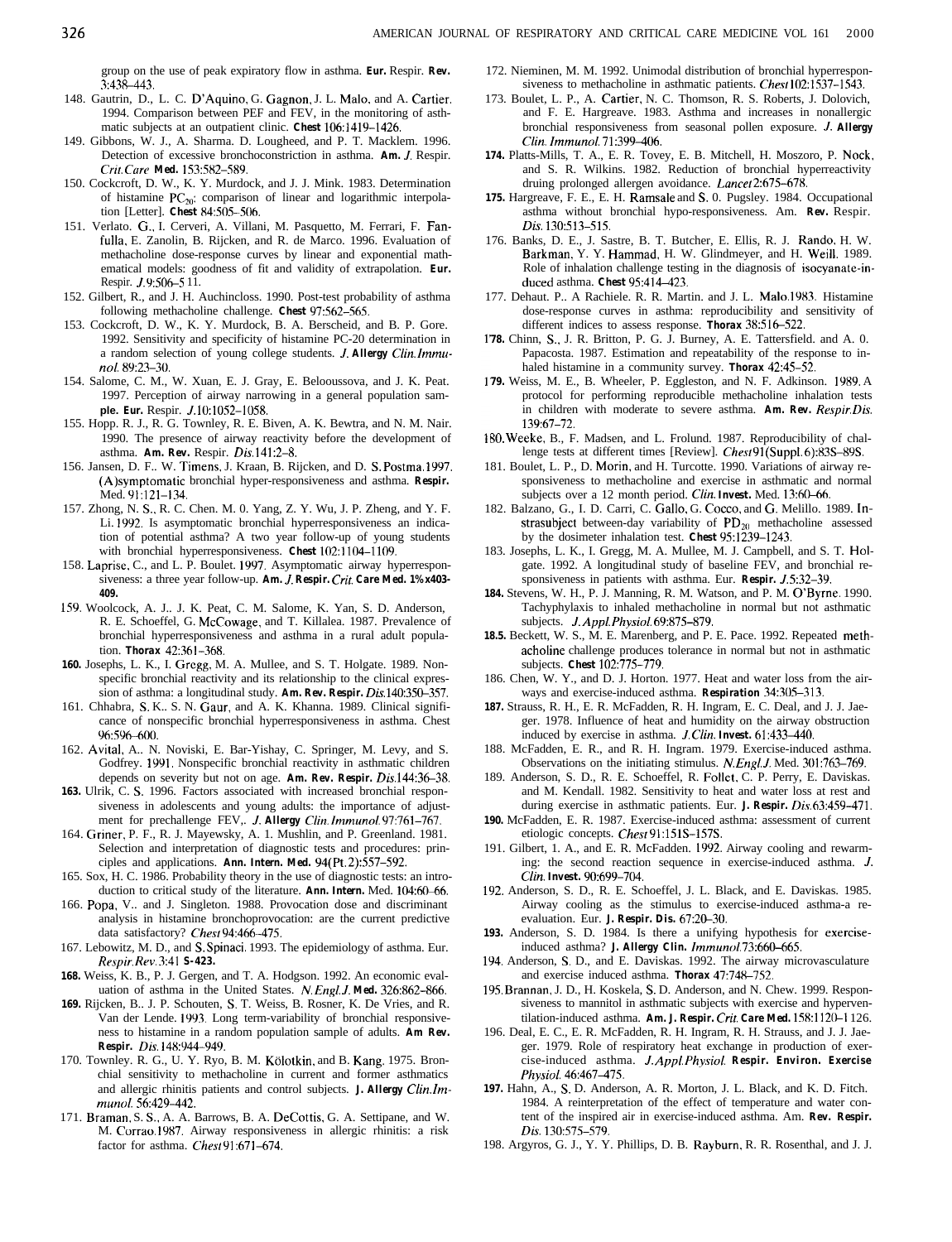Jaeger. IYY3. Water loss without heat flux in exercise-induced bronchospasm. *Am. Rev. Respir. Dis.* 147:1419-1424.

- 199. Smith, C. M., S. D. Anderson, S. Walsh, and M. McElrea. 1989. An investigation of the effects of heat and water exchange in the recovery period after exercise in children with asthma. *Am. Rev. Respir. Dis.* 14O:S98\_6OS.
- 200. Finnerty, J. P., and S. T. Holgate. 1990. Evidence for the roles of histamine and prostaglandins as mediators in exercise-induced asthma: the inhibitory effect of terfenadine and flurbiprofen alone and in combination. **Eur. Respir.** J.3:540-547.
- *201.* Randolph, C. 1997. Exercise-induced asthma: update on pathophyiology. clinical diagnosis, and treatment. Curr. Prohl. *Pediatr. 27:53-77.*
- *202.* Reiss,T. F., J. B. Hill, E. Harman, J. Zhang, W. K. Tanaka, E. Bronsky, D. Guerreiro. and L. Hendeles. 19Y7. Increased urinary excretion of LTE, after exercise and attenuation of exercise-induced bronchospasms by montelukast. a cysteinyl leukotreiene receptor antagonist. *Thorux 52:103&l 035.*
- *203.* Leff. J. A., W. W. Busse, D. Pearlman, E. A. Bronsky, J. Kemp, L. Hendeles, R. Dockhorn, S. Kundu, J. Zhang, B. C. Seidenberg, and T. F. Reiss. 1998. Montelukast. a leukotriene-receptor antagonist, for the treatment of mild asthma and exercise-induced bronchoconstriction. N. *Engl. .I. Med.* 339:147-152.
- 204. Nish, W. A., and L. A. Schwietz. 1992. Underdiagnosis of asthma in young adults presenting for USAF basic training. *Ann. Allergy* 69239-242.
- 205. Sinclair, D. G., M. M. Sims, N. A. Hoad. and C. R. Winfield. 1995. Exercise-induced airway narrowing in army recruits with a history of childhood asthma. Eur. **Respir.** J.8:1314-1317.
- 206. Anderson, S. D. 1975. Exercise-induced asthma: the state of the art. *Chest* 87(Suppl. 5):191S-197S.
- 207. Godfrey, S.. M. Silverman, and S. D. Anderson. 1973. Problems of interpreting exercise-induced asthma. *J. Allergy Clin. Immunol.* 52:199-209.
- *208.* Edmunds, A. T., M. Tooley, and S. Godfrey. 1978. The refractory period after exercise-induced asthma: its duration and relation to the severity of exercise. *Am. Rev. Respir. Dis.* 117:247-254.
- *209.* Stearns, D. R., E. R. McFadden, F. J. Breslin, and R. H. Ingram. 1981. Reanalysis of the refractory period in exertional asthma. J. *Appl.* Physiol. Environ. Exercise Physiol. 50:503-508.
- *210.* Eggleston, P. A., R. R. Rosenthal, S. D. Anderson, R. Anderton, C. W. Bierman, E. R. Bleecker, H. Chai, G. J. Cropp, J. D. Johnson, P. Konig, J. Morse, L. J. Smith, R. J. Summers, and J. J. Trautlein. 1979. Guidelines for the methodology of exercise challenge testing of asthmatics. *J. Allergy Clin.* Immunol. 64:642-645.
- 211. Shturman-Elistein. R., R. J. Zeballos. J. M. Buckley, and J. F. Souhrada. 1978. The beneficial effect of nasal breathing on exerciseinduced bronchoconstriction. *Am. Rev. Respir. Dis.* 118:65-73.
- 212. Phillips, Y. Y., J. J. Jaeger, B. L. Laube. and R. R. Rosenthal. 1985. Eucapnic voluntary hyperventilation of compressed gas mixture: a simple system for bronchial challenge by respiratory heat loss. *Am. Rev. Rrspir. Dis.* 131:31-35.
- 213. KGnig. P. lY8Y. Exercise challenge: indications and techniques. *Allergy Proc. IO:345-348.*
- *214.* Anderson, S. D., L. T. Rodwell, J. Du Toit, and I. H. Young. 1991. Duration of protection by inhaled salmeterol in exercise-induced asthma. *Chest* 100:1254-1260.
- 215. Eggleston, P. A., and J. L. Guerrant. 1976. A standardized method of evaluating exercise-induced asthma. *J. Allergy Clin. Immunol.* 58:414-425.
- 216. Vathenen. A. S.. A. J. Knox, A. Wisniewski, and A. E. Tattersfield. 1991. Effect of inhaled budesonide on bronchial reactivity to histamine, exercise, and eucapnic dry air hyperventilation in patients with asthma. *Thorax 46:81* l-816.
- 217. Ahmed, T., J. Garrigo, and I. Danta. 1993. Preventing bronchoconstriction in exercise-induced asthma with inhaled heparin. N. *Engl. J. Med. 32Y:YO-95.*
- *218.* Woolley, M., S. D. Anderson, and B. M. Quigley. 1990. Duration of protective effect of terbutatine sulfate and cromolyn sodium alone and in combination on exercise-induced asthma. *Chest* 97:39-45.
- 219. ERS Task Force on Standardization of Clinical Exercise Testing. 1997. Clinical exercise testing with reference to lung diseases: indications, standardization and interpretation strategies. *Eur. Respir. J. 10:2662- 2689.*
- *220.* Givoni. B., and R. F. Goldman. 1971. Predicting metabolic energy cost. *J. Appl. Physiol. 30:429-433.*
- *221.* Silverman, M., and S. D. Anderson. 1972. Standardization of exercise tests in asthmatic children. *Arch. Div. Child. 47:882-889.*

--

- 222. Jones, N. L. 1997. Clinical Exercise Testing, 4th ed. W.B. Saunders, **Philadelphia**
- 223. Eggleston, P. A. 1984. Methods of exercise challenge. J. Allergy C/in. *Immunol. 73~666-669.*
- *224.* Ries, A. L., J. T. Farrow, and J. L. Clausen. 1985. Accuracy of two ear oximeters at rest and during exercise in pulmonary patients. *Am.* **Rev. Respir.** Dis. 132:685-689.
- 225. Hansen, J. E., and R. Casaburi. 1987. Validity of ear oximetry in clinical exercise testing. *Chest* 91:333-337.
- 226. Anderson, S. D., M. Silverman, P. König, and S. Godfrey. 1975. Exercise-induced asthma. *Br. J. Dis. Chest 69:1-39.*
- *227.* Cropp, G. J. 1979. The exercise bronchoprovocation test: standardization of procedures and evaluation of response. *J. Allergy Clin. Immunol. 64~627-633.*
- *228.* Anderson, S. D. 1993. Diagnosis and management of exercise-induced asthma. In M. E. Gershwin and G. M. Halpern, editors. Bronchial Asthma: Principles of Diagnosis and Practice, 3rd ed. Humana Press. Clifton, NJ. 513-547.
- 229. Anderson, S. D., N. M. Connolly, and S. Godfrey. 1971. Comparison of bronchoconstriction induced by cycling and running. *Thorax 26: 396-401.*
- *230.* Eggleston, P. A. 1975. The cycloergometer as a system for studying exercise-induced asthma. Pediarrics 56(Suppl.):899-903.
- 231. Wasserman, K., J. E. Hansen, D. Y. Sue, B. J. Whipp, and R. Casaburi. 1994. Principles of Exercise Testing and Interpretation. Lea & Febiger, Philadelphia.
- 232. Custovic, A., N. Arifhodizic, A. Robinson, and A. Woodcock. 1994. Exercise testing revisited: the response to exercise in normal and atopic children. Chest 105:1127-l 132.
- 233. Haby, M. M., S. D. Anderson, J. K. Peat, C. M. Mellis, B. G. Toelle, and A. J. Woolcock. 1994. An exercise challenge protocol for epidemiological studies of asthma in children: comparison with histamine challenge. **Eur. Respir. J.** 7:43-49.
- *234.* Heaman, D. J., and J. Estes. 1997. The free-running asthma screening test: an approach to screening for exercise-induced asthma in rural Alabama. *J. Sch. Health 67:X3-88.*
- 235. Helenius, I. J., H. O. Tikkanen, and T. Haahtela. 1998. Occurrence of exercise induced bronchospasm in elite runners: dependence on atopy and exposure to cold air and pollen. Br. *J. Sports* Med. 32:125-129.
- 236. Eliasson, A. H., Y. Y. Phillips, K. R. Rajagopal, and R. S. Howard. 1992. Sensitivity and specificity of bronchial provocation testing: an evaluation of four techniques in exercise-induced bronchospasm. *Chesr* 102:347-355.
- 237. O'Cain, C. F., N. B. Dowling, A. S. Slutsky. M. J. Hensley. K. P. Strohl, E. R. McFadden, and R. H. Ingram. 1980. Airway effects of respiratory heat loss in normal subjects. *J. Appl. Physiol. Respir. Environ. Exercise Physiol. 49:875-880.*
- *238.* Backer, V., and C. S. UIrik. 1992. Bronchial responsiveness to exercise in a random sample of 494 children and adolescents from Copenhagen. *Clin. Exp. Allergy 22741-747.*
- *239.* Brudno, D. S., J. M. Wagner, and N. T. Rupp. 1994. Length of postexercise assessment in the determination of exercise-induced bronchospasm. *Ann. Allergy 73:227-231.*
- *240.* Cropp, G. J. 1975. Relative sensitivity of different pulmonary function tests in the evaluation of exercise-induced asthma. *Pediatrics 56 (Suppl.):860-867.*
- 241. Godfrey, S., C. Springer, N. Noviski, C. Maayan, and A. Avital. 1991. Exercise but not methacholine differentiates asthma from chronic lung disease in children. **Thorax** 46:488-492.
- *242.* Kattan, M., T. G. Keens, C. M. Mellis, and H. Levison. lY7X. The response to exercise in normal and asthmatic children. *J. Pediarr. 92: 718-721.*
- *243.* Bittleman, D. B., R. J. Smith, and J. M. Weiler. 1994. Abnormal movement of the arytenoid region during exercise presenting as exerciseinduced asthma in an adolescent athlete. *Chest* 106:615-616.
- 244. McFadden, E. R., and D. K. Zawadski. 1996. Vocal cord dysfunction masquerading as exercise induced asthma: a physiologic cause for choking during athletic activities. *Am. J. Respir. Crif. Care Med. 153: 942-947.*
- *245.* Acres, J. C., and M. H. Kryger. 1981. Clinical significance of pulmonary function tests. Upper airway obstruction. *Chesr* 80:207-211.
- 246. Tenholder, M. F., R. J. Moser, J. C. Koval, L. L. Bennett, and K. R. Rajagopal. 1987. The flow volume loop in upper airway obstruction masquerading as asthma. **Immunol. Allergy** Pract. 9:33-43.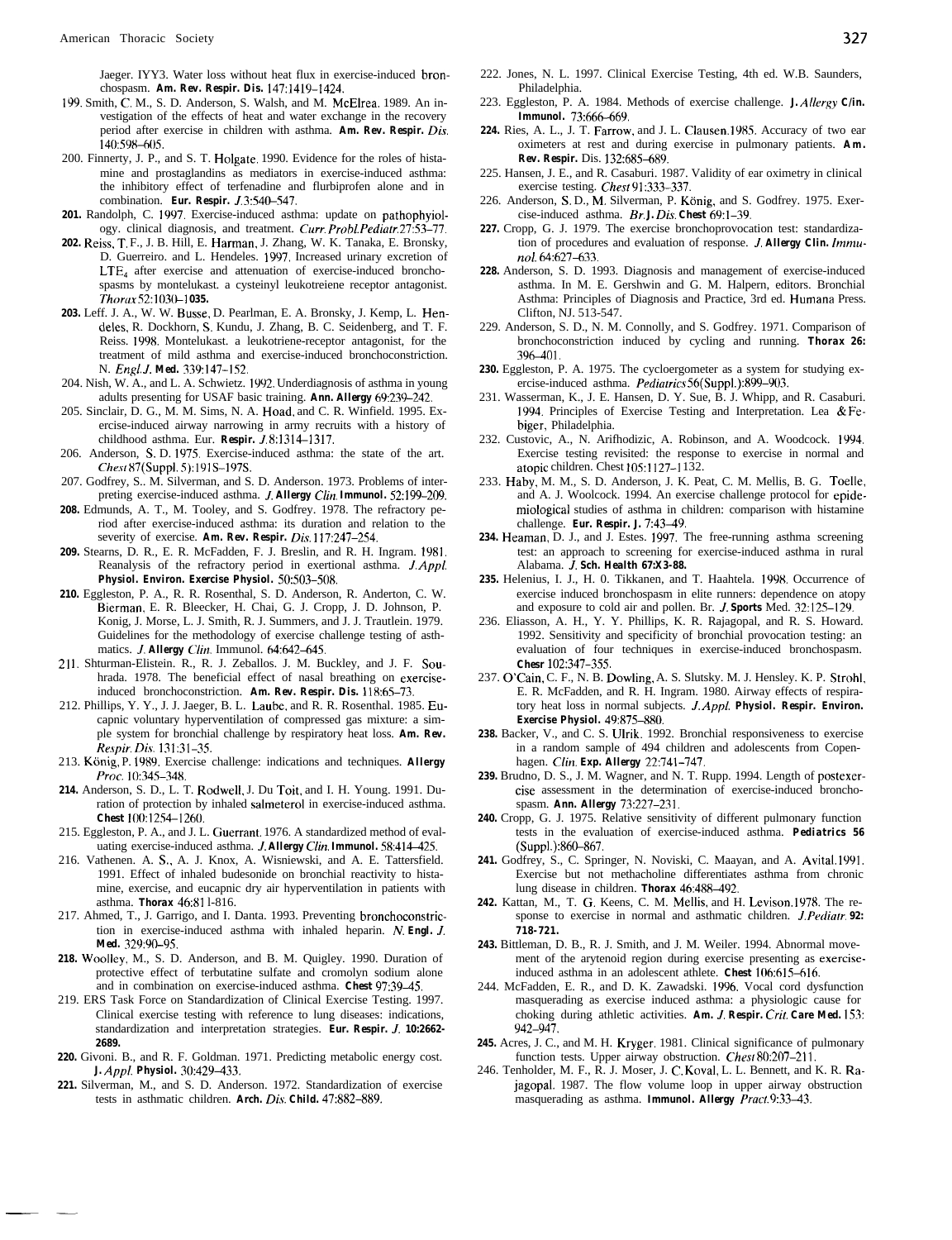#### **SAMPLE METHACHOLINE CHALLENGE TEST CONSENT FORM**

**PROCEDURE.** The purpose of a methacholine challenge test is to determine the amount of airway irritability of a patient. You (or your child) will be asked to inhale a mist that contains different concentrations of methacholine. The mist is produced by a device called a nebulizer and inhaled through a mouthpiece or facemask. Before the test begins, and after each period of inhalation, you or your child will be asked to blow forcefully into a spirometer. The test usually takes about an hour.

**DISCOMFORTS AND RISKS.** This test does not cause an asthma attack but the inhalation of aerosols may be associated with mild shortness of breath, caught, chest tightness, wheezing, chest soreness, or headache. Many subjects do not have any symptoms at all. These symptoms (if they occur) are mild, last for only a few minutes, and disappear following the inhalation of a bronchodilator medication. There is a very small possibility of severe narrowing of your airways. This could cause severe shortness of breath. If this occurs, you will be immediately treated.

I have read the above information and undertsand the purpose of the test and the associated risks. With this knowledge I agree to having this test performed on me or my child.

| Patient or Guardian                 |                                                                                                                               | Date       |                |
|-------------------------------------|-------------------------------------------------------------------------------------------------------------------------------|------------|----------------|
| Witness                             |                                                                                                                               | Date       |                |
|                                     |                                                                                                                               |            |                |
|                                     |                                                                                                                               |            |                |
|                                     |                                                                                                                               |            |                |
|                                     |                                                                                                                               |            |                |
|                                     | APPENDIX B                                                                                                                    |            |                |
|                                     | SAMPLE METHACHOLINE CHALLENGE PRETEST QUESTIONNAIRE                                                                           |            |                |
|                                     |                                                                                                                               |            |                |
| Name:                               | Date of birth:                                                                                                                |            |                |
| last dose for each medication.      | blood pressure, allergies, or stomach problems, and the number of hours or days since your<br>Date and time of last treatment |            |                |
| Drug                                |                                                                                                                               |            |                |
|                                     |                                                                                                                               |            |                |
|                                     |                                                                                                                               |            |                |
|                                     |                                                                                                                               |            |                |
|                                     |                                                                                                                               |            |                |
|                                     |                                                                                                                               |            |                |
|                                     | 2. Has a physician told you that you have asthma?                                                                             | <b>Yes</b> | Nο             |
|                                     | 3. Have you ever been hospitalized for asthma?                                                                                | Yes        | N <sub>0</sub> |
|                                     | 4. Did you have respiratory disease as a child?                                                                               | Yes        | No             |
|                                     | 5. Have you ever experienced asthma symptoms such                                                                             |            |                |
|                                     | as wheezing, chest tightness, or shortness of breath                                                                          |            |                |
| within the last two weeks?          |                                                                                                                               | Yes        | N <sub>0</sub> |
|                                     | 6. If a smoker, when did you last smoke?                                                                                      | Yes        | No             |
|                                     | 7. Have you had a respiratory infection in the last 6 weeks?                                                                  | Yes        | N <sub>0</sub> |
|                                     | 8. Have you had a heart attack or stroke within the last three months?                                                        | Yes        | N <sub>0</sub> |
| 10. Do you have an aortic aneurysm? | 9. Do you have high blood pressure?                                                                                           | Yes        | N <sub>0</sub> |